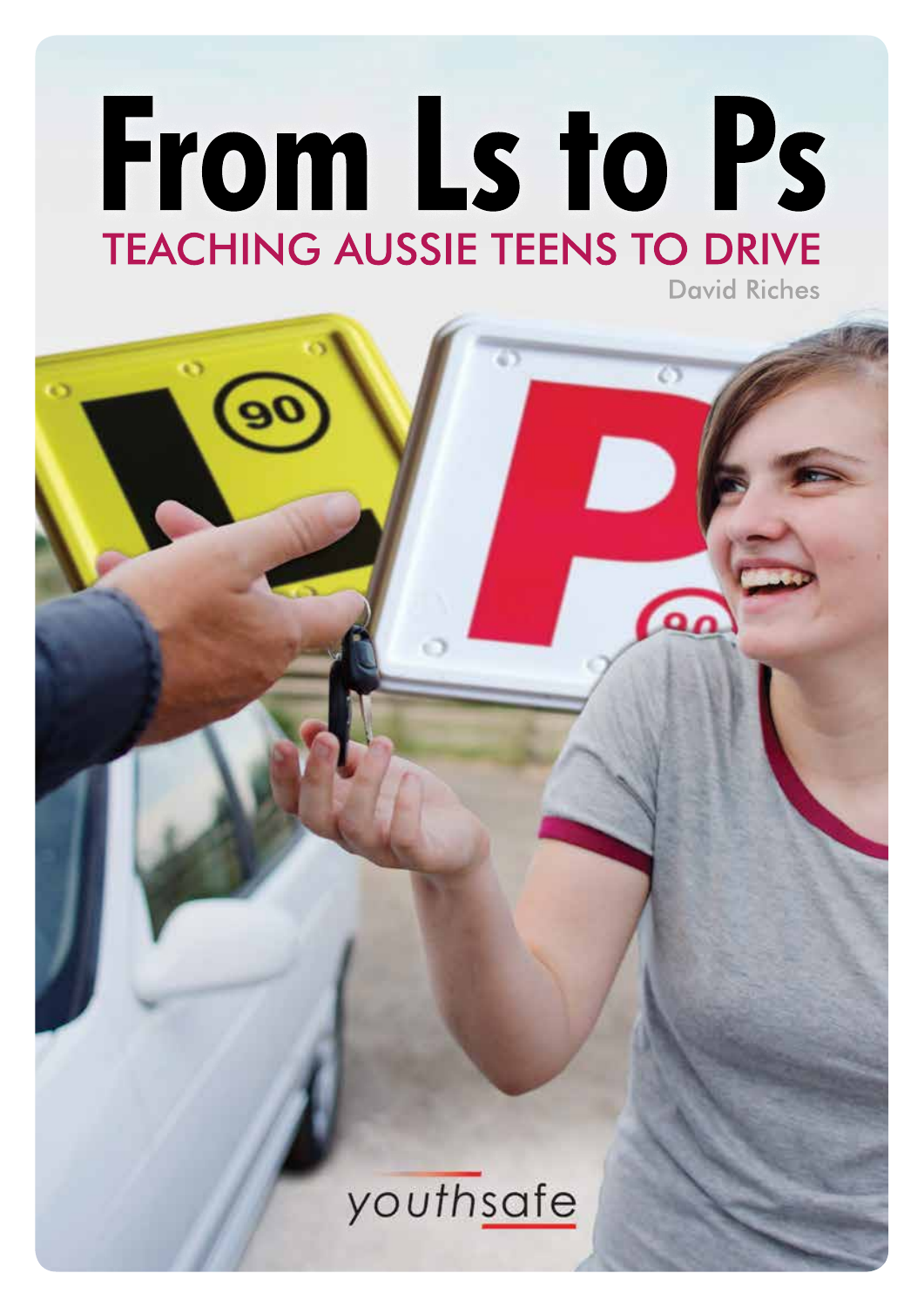#### **About the Author**

David Riches is an Australian author and a recognised international expert in road safety and injury prevention for young people. He has worked professionally as a teacher, road user safety manager for road authorities in Australia, a lecturer and as a Director of Health Promotion for Health Departments. He is also Deputy Chairperson of Youthsafe in New South Wales. He is a well-known road safety consultant, specialising in programs to reduce the road toll for young people.

In his current consultancy role, David has worked professionally with around 15,000 parents and supervisors of learner drivers to assist the planning of effective practice sessions for new drivers to help to keep them safe on the roads.

*Teaching Aussie Kids to Drive* by David Riches is a great resource for those parents undertaking the important role of teaching a young person to drive. Full of useful information and tips that will help that learning process run smoother and be of greater benefit to our next generation of drivers. The driver training industry is often asked by parents where they can go for additional information and support and a resource such as this helps to fill that need. I have known David for many years through his engagement with supervising drivers at local workshops, and his passion for helping our young people to remain safe while developing important life skills, is ever present. This book is the result of years of gathering information and dealing with the most common concerns from supervising drivers, and combining that with the knowledge provided to David from professionals in the industry. This book is a must for all supervisors of learner drivers.

> *Anthony Cope Driving Instructor and President of The NSW Driver Trainers Association*

Supervisors of Learner drivers are always in desperate need of practical strategies to assist them in this complex driving journey with their teenagers. Youthsafe have finally filled the gap with this purposeful eBook. When used in parallel with the Learner Log Book, it provides supervisors with specific and constructive tools to utilise. I would highly recommend every supervisor read *Teaching Aussie Teens to Drive*; it will help make the process less daunting and more enjoyable!

> *Maria Russo Road Safety Officer, Ku-Ring-Gai Council*

David's book is probably the best "How to" guide for parents teaching their kids how to drive. I am currently supervising two teenagers of my own and David's stories, strategies and tips have been a godsend. David's considerable experience and his friendly way of writing make this book the easiest way for parents to get their head around the sometimes nerve-wracking experience of sitting in the passenger seat. This book should be required reading for supervising drivers – I thank David for sharing his wisdom and humour.

Mark Stuart

Road Safety Officer, Sutherland Shire Council & U-Turn the Wheel Coordinator, Sutherland



# From Ls to Ps Teaching Aussie Teens to Drive

| Preface                                | 3  |  |
|----------------------------------------|----|--|
| How Do I Start?                        |    |  |
| Getting the Ls                         |    |  |
| Teaching Teens - It's a Partnership    |    |  |
| Role Modelling                         |    |  |
| Getting Behind The Wheel               |    |  |
| <b>Planning Practice Sessions</b>      |    |  |
| <b>Commentary Driving</b>              | 14 |  |
| Manual or Auto?                        | 15 |  |
| <b>Teaching Low Risk Driving</b>       | 16 |  |
| Teaching Your Learner to Overtake      | 20 |  |
| Teaching Your Learner to Merge         | 21 |  |
| <b>Teaching Parking</b>                | 22 |  |
| <b>Teaching Three Point Turns</b>      | 23 |  |
| <b>Teaching Roundabout Use</b>         | 23 |  |
| <b>Teaching Hill Starts</b>            | 24 |  |
| Provide a Range of Other Experience    |    |  |
| Driving at Night                       | 24 |  |
| Log Book Tips                          | 25 |  |
| <b>Multiple Supervising Drivers</b>    | 25 |  |
| Working With a Driving School          | 26 |  |
| <b>Additional Courses for Learners</b> | 27 |  |
| <b>Quality Time</b>                    | 28 |  |
| Getting Ready for the Driving Test     | 29 |  |
| Moving From Ls to Ps                   | 30 |  |
| Need More Help?                        | 32 |  |
| And Finally                            | 32 |  |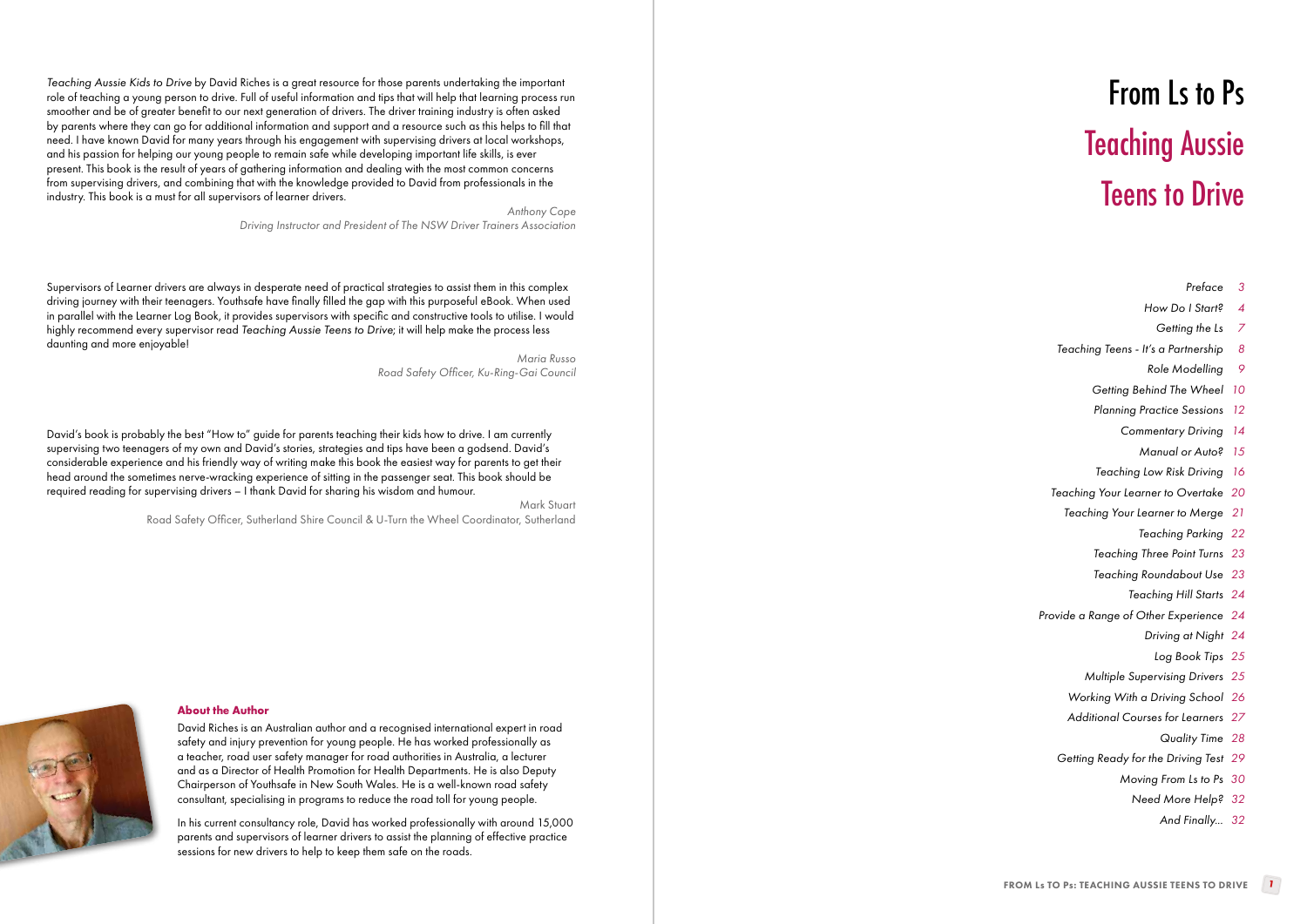



## **Preface**

I am a parent of teenagers. That qualifies me to understand what parents feel about keeping their kids safe. Like all of you I love my children and will do anything to ensure they have a long and happy life.

I was also a teenager once (my kids don't believe this!); I remember my own risk-taking behaviours, and I really don't want my kids to copy me. I also remember the friends who didn't survive.

In my professional life I work as a road safety consultant. Now this really scares me. On a daily basis I am confronted with crash data that proves it is very dangerous to be on the road as a young driver. Over more than a decade I have conducted planning workshops with over 15,000 parents and supervisors of learner drivers to help them understand the road safety benefits of increased driving practice.

So I can tell you with confidence that one of the greatest investments you will ever make is teaching your kids to drive. I don't just mean teaching them how to operate a motor vehicle and work the machinery. Sure, it is important that your kids know how to change gears, steer, use the instrumentation and pedals and you've got to do this first, but really this is the easy part. For most young people this will only take five to ten hours to achieve.

What I'm really talking about is teaching your kids to drive safely, with an emphasis on defensive driving and survival. This takes time and a whole lot of commitment and practice. Most licensing schemes in Australia now demand 100 or more hours of supervised driving practice (it can seem like forever) spent developing and refining skills so that learner drivers become safer drivers.

I've spoken to some parents who think this is an impost on their family time. I've spoken to many others who consider this to be an investment in the lives of their kids. The latter are right.

This is about an investment in the lives of your own children. We all know across Australia young drivers are over-represented in crashes and that too many young drivers are hurt and killed on our roads. This is reported every day in our papers and on the radio. However, for us it's always about it happening to someone else's kids. We believe that our own children are going to lead long and happy lives with a great future waiting for them. But this is not always the case.

Your investment now in road safety for your son or daughter will pay long-term safety dividends that will help to guarantee their future.

For many parents teaching kids to drive is not an easy task. It comes with a whole lot of stress. It's tough working with your own kids. They say things to us we don't always want to hear! We're all good drivers but that doesn't necessarily make us good teachers. This self-help book is about helping you to be an effective parent supervising driver, and affirming and strengthening your commitment and effort by working towards agreed goals and outcomes, by using some simple time-tested strategies and techniques to increase your confidence.

*David Riches*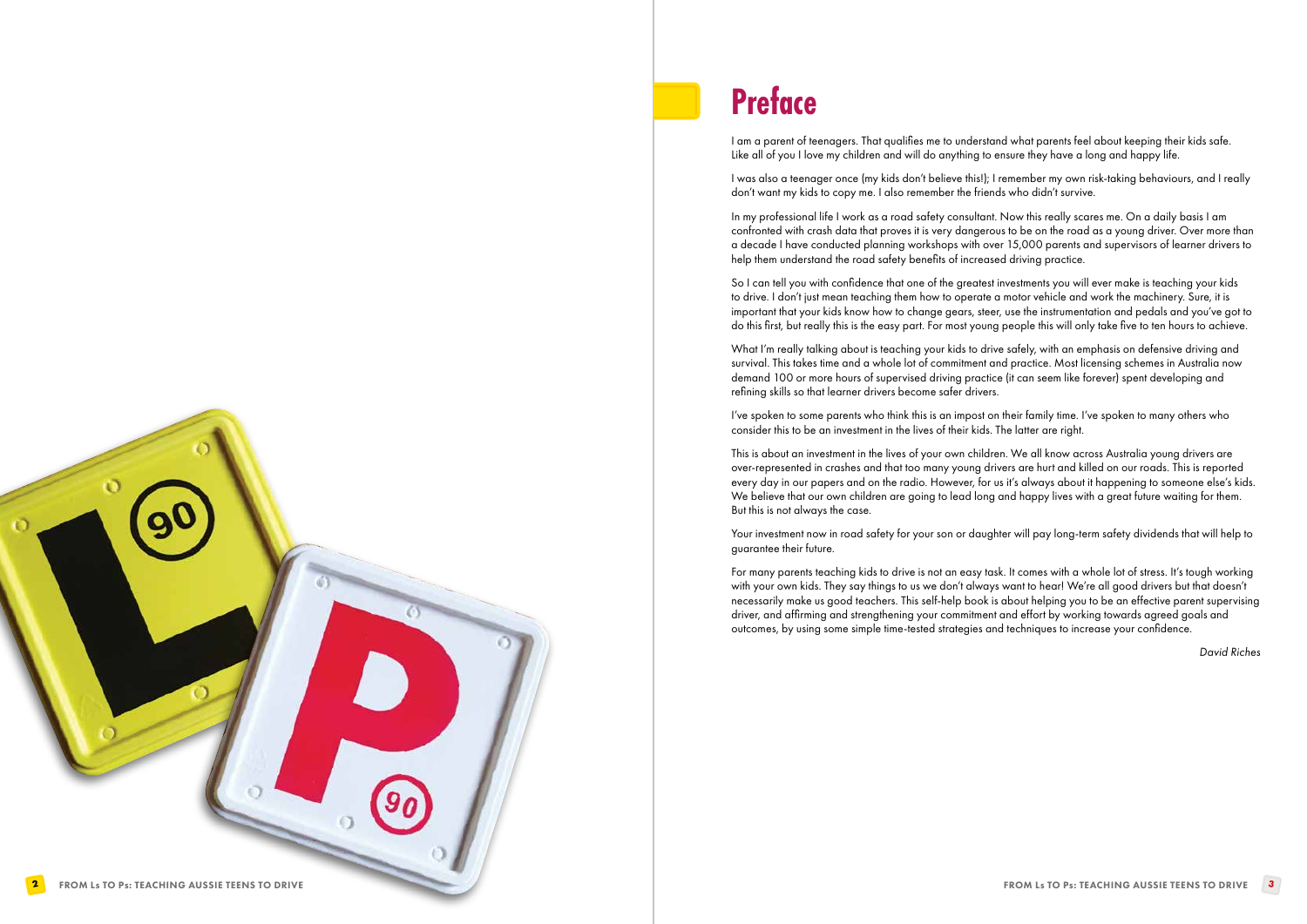## **How Do I Start?**

Teaching your children to drive is a long-term project. It's probably going to take a year, and during that time you may spend up to and even more than 120 hours together. Like any project it's going to work better if there is a plan to work to.

Most parents I have spoken to believe that the project only starts when you jump into the car together for the first time. These people are really nature's true optimists. If you think that working with your 16, 17 or nearly twenty-year old will all be smooth sailing then start off this way. If you do this you truly believe that there will be no disagreements, misunderstandings or communication breakdown because you share a perfect relationship together and share a telepathic understanding.

Those of you who have already commenced taking your learner out for practice sessions may have noticed an increased heart rate, nausea, internal bowel movements and a tendency to grip the side of the door, activate the carpet brake or even take deep breaths for unexplained reasons.

There may have been disagreements, dirty looks, shouting and miscommunications. You may have entered the car good friends but left mortal enemies. It all got too much for one lady I worked with. During a practice session, she screamed at her son (after he screamed at her) to pull over. This was five kilometres from home. She made him get out, she drove home and he walked. They haven't talked since!

So how can you avoid an unproductive and uncomfortable session?

It really is simple. And it happens BEFORE the first practice session, even before your child gets a learner's licence.

If you are going to work in partnership with your son or daughter, then it is important to establish that partnership up front. My advice is to initiate a formal beginning planning meeting (I call it a Roundtable Session) to set up the process first. I know this works because I have spoken to hundreds of parents who have done this, and they have established a way forward for their sessions. I have also spoken to hundreds who didn't, who really wish they had.

- you want your learner to listen to you and not music).
- Best times of the day and week for practice sessions, with an aim to balancing work, school and social commitments with the level of practice required.
- driver and deciding is it safe to have a session.
- happenings, car troubles and anything else that may affect availability.
- Use of all vehicle equipment do we turn the GPS off? Best results are achieved if the learner is listening to the supervisor.
- Mobile phone rules, for supervisor and learner.
- Log book responsibilities who looks after it and fills it in?
- Who will be the first supervising driver is it Mum, Dad, relatives, friends or driving school?

*So, here's what you should do.*

#### **Set Up a Roundtable Session**

Call a Roundtable Session prior to commencing practice sessions. Invite all supervising drivers, including Mum, Dad, Grandma, Grandpa, friends who are helping. Invite your learner driver (make sure you have suitable bribery food!).

Set an informal agenda. The agenda should include:

#### **Then Raise Any Concerns You May Have**

This is your big opportunity as a supervising driver to bring up any concerns that you may have so that they don't become issues later on. For example, one concern I often hear from parents is that they are worried when their learner develops some skills, they may become overconfident, and exceed the speed limit.

If this or anything else is an issue, now is the time to raise it. For the potential speeder I would suggest saying in a positive manner something along the lines of, "I am really looking forward to helping you to become a P Plater" (you might have to exaggerate the truth slightly!).

"The reason I am doing this is because I want you to be a safe driver and to stay safe on the roads. I know you like to watch the races on TV and so I am a bit worried though that you might start to put your foot down. So before I start to teach you to drive I need you to agree that you will keep to the speed limit and obey the road rules. Is that OK with you?"

Watch carefully for any reaction. If they think you have just cracked a great joke I would suggest to you that you may need to make an executive decision about whether your child is mature enough to take on the responsibilities involved in being a driver. However, this doesn't often happen because they need you to help them get to the end point – that is to get their Ps. So most young people fall into line (some a little begrudgingly but that's OK.)

Other issues that may be important to you and your learner may include:

• Use of the car radio/music – do we keep it on or off (suggestion- negotiate off for the first fifty hours as

• Driver and supervisor fatigue – reviewing how tiring our week has been for supervisor and/or learner

• Deciding the rules around calling a practice session off – fatigue, medications, illness, unexpected



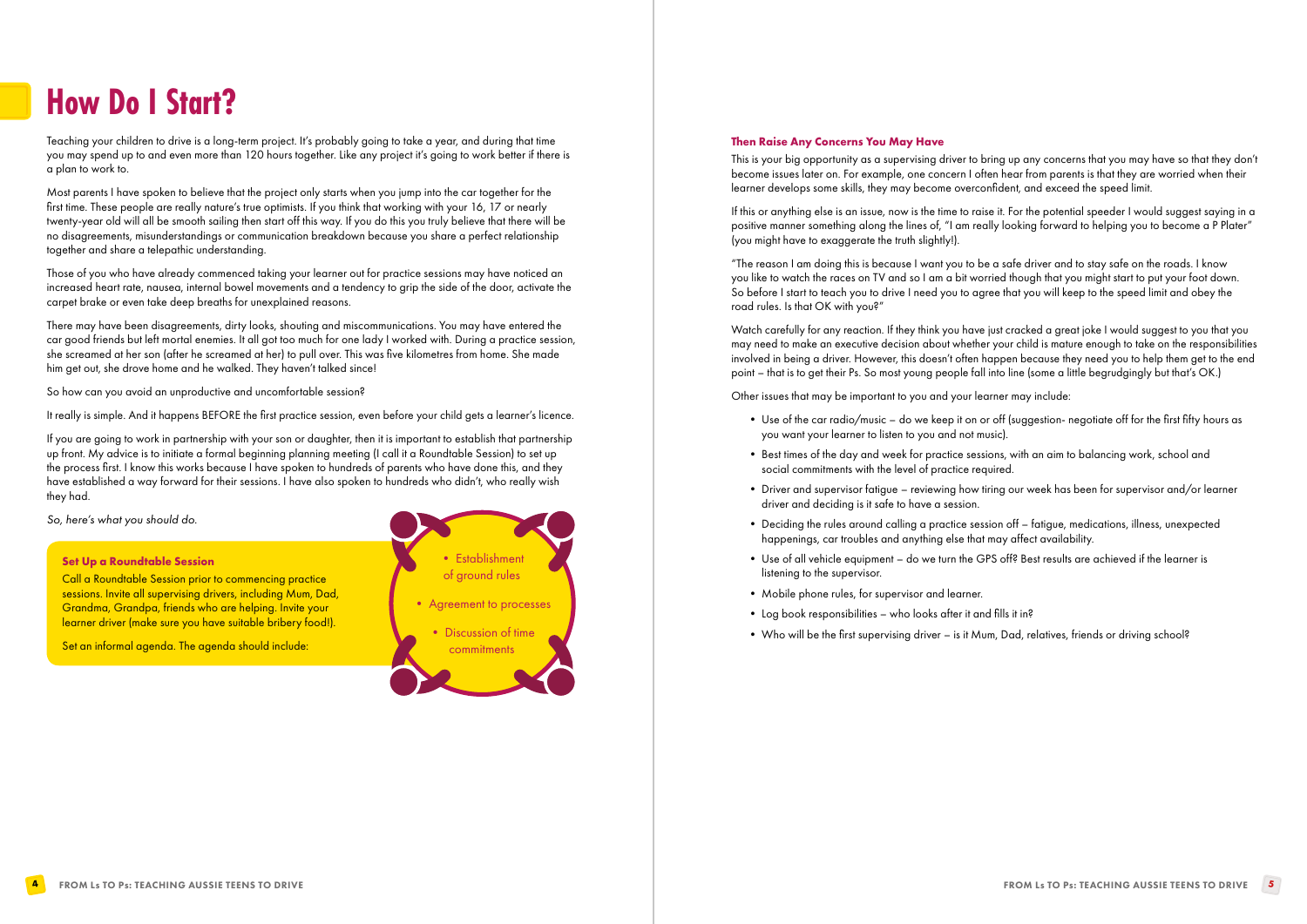#### **Also Ask for Any Concerns Your Learner May Have**

It's important that this meeting establishes a partnership approach and this won't happen unless your learner has an opportunity to express concerns that he or she feels are important and relevant. The one that I hear the most is about the number of weekly hours that can be committed to practice sessions.

Most learners are excited about starting out. In all States and Territories in Australia there are a high number of hours of on-road practice that needs to be achieved. For example, in NSW the requirement is for 120 hours over a 12 month period, including a minimum of 20 hours of night-time driving. That's a lot of hours. When you work it out it amounts to 10 hours a month. However, keen learners might have higher expectations of your time. You know what I mean – Mum can do five hours a week, Dad can do five and Grandpa can do seven because you guys haven't got anything else to do. Not so!

For most families, this many hours is not going to be practical. At the Roundtable Session make sure you negotiate a reasonable number of hours that your family can ALL commit to. Once you have made that agreement you need to stick to it though – so make sure you get it right. Otherwise your keen learner will justifiably argue the toss, and you are off to a bad start.

> *It's about establishing a partnership between all supervising drivers and your learner driver where agreements are reached and can be referred back to later if necessary.*

The really good thing about having a successful Roundtable Session is that it becomes your insurance policy. So later on when your learner has a few kilometres under the belt, and starts to put their foot down, you have an out clause. "Remember we had our Roundtable Session some time back. We agreed to keep to the speed limit and obey the road rules. I need to know if that's still OK?"

Most learner drivers are back on track really quickly as they recall the agreement you made together, and they know there's no way out of the agreement.

## **Getting the Ls**

The prerequisite to getting a learner's licence is study, study and some more study. The beginning of the graduated licensing scheme in Australian states involves passing a road rules test. It's essential that candidate learners sit down and learn the road rules so that they can pass this test. The aim is to pass the test first time because each time the test is attempted there is a charge.

I always advise parents who are used to digging deep for their kids to pay for only the first test. Many kids pass first time, but there are also a percentage who don't. So maybe the second, third or heaven forbid fourth time they have a go, don't agree to pay. I can promise you study habits improve enormously when young people have to pay their own way!

Practice tests across most Australian States and Territories are available online. Most of these tests ask for a multiple choice response. I think it's a great idea to practise online. This can be done at home in comfort, and the format that the test will be presented in becomes familiar and therefore less stressful when they hit that registry on test day. Just a word of caution though. I find that kids practise and practise and eventually learn all or most of the right answers. However, if the required response is multiple choice they often learn whether the right answer is a, b, or c. This means that they know the right answer, but perhaps not always the reason that it is the right answer!

It's best to obtain a hard copy of the road rules relevant to your State or Territory. There may be a small cost involved but it is worth it. Your kids can then read the rules, understand the reasoning behind the legislation and then reconfirm the understanding in the practice tests that they do.

Oh, and one quick question for you. How is your knowledge of the current road rules? Let's face it – we haven't had to think about road rule theory for a long time. Most of us have been driving for many years. I learnt my rules in miles per hour and feet and inches. So it's not a bad idea to work through the rules with your kids, to refresh your own memories. Or you can lock yourself away with the rules book and your computer and pretend you knew all the answers the whole time.

After the test has been passed keep the handbook in the glovebox so that you can look up the answer to any tricky question your learner may ask.







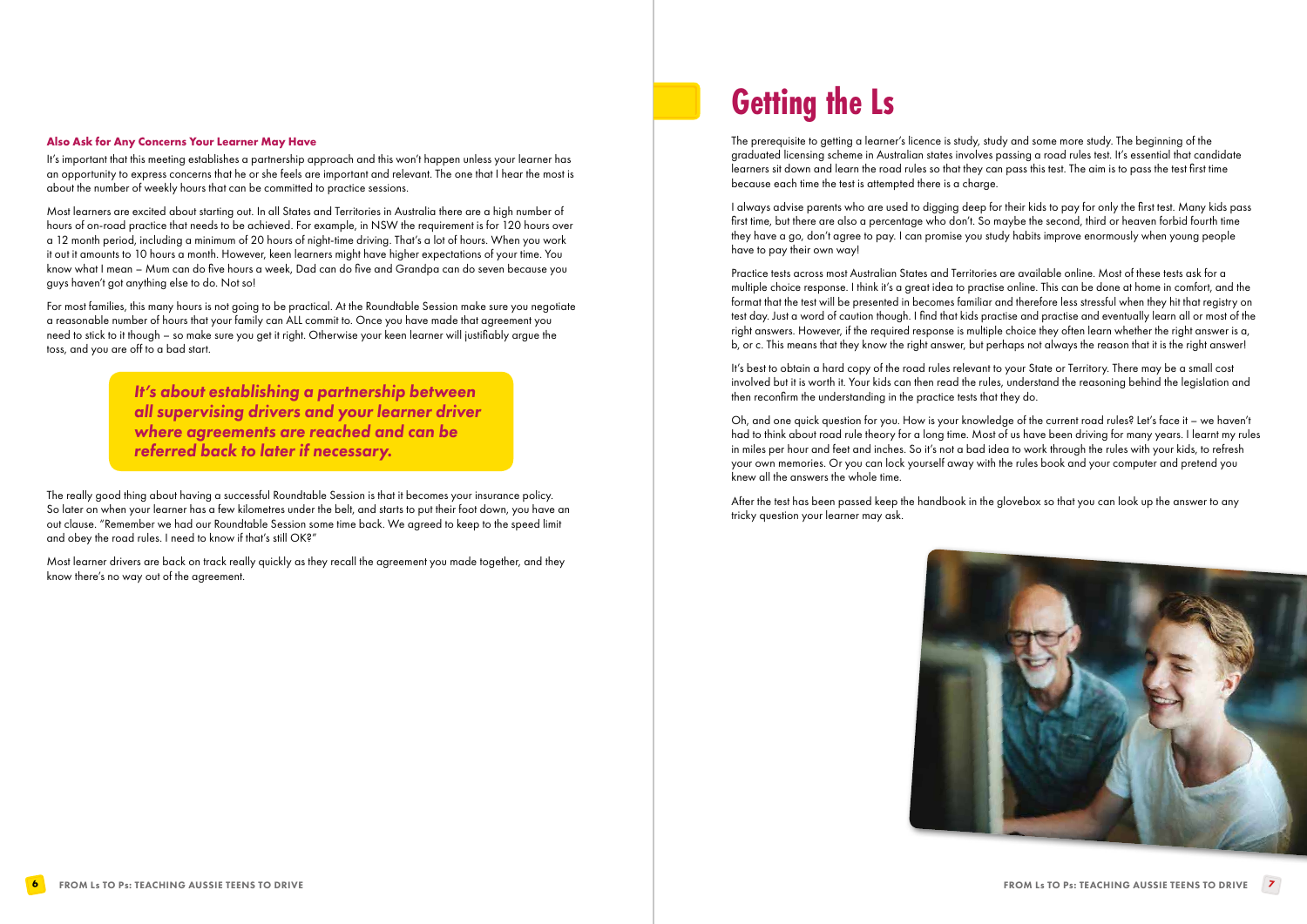## **Teaching Teens - It's a Partnership**

I grew up in the era of "command and control", and not "mutual benefit". Working and learning together was really a relatively foreign concept not enjoyed by most Baby Boomers and early Generation Xers.

Let's face it. Teaching teenagers is never going to be easy because being a teenager isn't easy. Teenagers have a host of priorities in their life – relationships with friends, new loves, body changes, fashion, what am I going to do with my life and lots of other things that we have forgotten were important to us when we were this age. So it's hard to relate sometimes, and this can make it hard to form an effective learning partnership.

There is no doubt that levels of maturity and attitude differ for all young people. But if you have accepted the challenge of teaching a teenager, then you are the teacher of a young and impressionable person and will need to try to be flexible and patient. The challenge for us as supervising drivers is to try to be calm, positive and flexible.

Here are a few facts to keep in mind about the way a teenager's mind works that will help when teaching teenagers to drive.

#### **TEEN FACT 1 Listening**

Teenagers can be very persistent and demanding and parents can feel worn down, uncertain and cranky at times. Teaching a teen to drive can involve tension and your teenager may sometimes feel that you "just aren't listening".

Supervising parents need to know how to really listen, praise achievement and be willing to provide opportunities to try again after mistakes are made. Keep it positive!

- Mutual respect
- Agreement to be patient
- Emphasis on listening instead of telling
- Negotiation

#### **TEEN FACT 2 Appraisal**

Young people need to bounce ideas off others or test their opinions to work out what they really think. So don't always tell your learner what to do – rather ask what they thought of the experience they just had, and encourage feedback. Self-appraisal is a more effective learning tool. Ask:

- How did you feel?
- Did you feel alright about that?
- Was there anything you noticed about your drive that you need clarified?

#### **TEEN FACT 3 Nagging**

Many disagreements that occur when teenagers are learning to drive are caused by parents nagging. Most parents feel that one or two reminders are useful and should be helpful. However, teenagers interpret this as a message that the parent doesn't trust them to remember or wants to have total control. This often results in a cranky, sullen teenager who argues or resists your viewpoint, no matter how reasonable you may think it is. Rather, work together to decide what works and what doesn't. Have an agreement to communicate openly, perhaps after the lesson, to talk about issues that arose during the practice session.

#### **TEEN FACT 4 Relationship Building**

It would be no news to parents to discover that good relationships with kids are built over many years of love and trust. However, a demanding experience like teaching a learner to drive can test the solid foundations family relationships are often built on. Supervising parents need to remind themselves about the following principles and to reaffirm them periodically before driving lessons.

#### **TEEN FACT 5 Setting Parameters**

Don't confuse your teenager 'wanting their own way' with 'their rights'. It is still important to set parameters, as a teenager who has freedom to always choose sometimes makes mistakes. In a driving situation these mistakes can contribute to danger and an increased crash risk. Parameters are best set by mutual agreement (see "How Do I Start?"). However, at a safe time, still be prepared to insist that your learner pulls over so that you can remind them of the parameters that have been set to keep road safety high on the priority list.

#### **TEEN FACT 6 Tell Them That You Are Proud of Them and That You Love Them!**

Sure, you will need to pick the right time to do this. Don't embarrass them in front of their friends. Don't break teenage protocol! But even something as simple as leaving a note on their desk telling them that you are proud of them and you love them can do the trick. Kids will pretend they don't care – but they do! Linking an expression of love to the achievements they are experiencing as a learner may give them cause to reflect later that road safety and the strong family bond you share are inextricably linked.

## **Role Modelling**

Remember, for most of your kids one of their most important role models is going to be you (I hope!).

So if you have developed a couple of bad driving habits over the years (and haven't we all?) then this is the time to have a think about them. Do you speed (it's not really OK to do 10km over the speed limit), provide several seconds signal intention (or not at all), park illegally (it's only for a couple of minutes), drive for long periods without a break (I can make it!) or get cranky with other drivers (giving another idiot driver the finger), or anything else then it's time to modify that behaviour.

If you keep doing these things then you are really telling your learner driver that it's OK to "do as I do".

I always advise parents to own up to the bad habits they have developed over the years. Don't make the mistake of thinking your kids haven't noticed. The psychology of the teenager means that they will take particular notice of what you do wrong and not what you do right. Even though you may drive carefully and safely 99% of the time, your kids will have taken absolutely no notice. But flip someone "the bird" just once and the event is instilled forevermore, and will become family legend to be discussed at important future events where you can be easily embarrassed.

The best time to own up is right at the beginning – at the Roundtable Session. Simply say something like, "Look I know I've developed a few bad driving habits over the years. You've probably noticed. I want you to be a safe driver, so it's fair that I take this opportunity to have a look at my own driving too". That's all you have to say. It's worth the effort as it is now less likely your learner will have a go at you later on when you ask them to drive in a way that you sometimes don't.

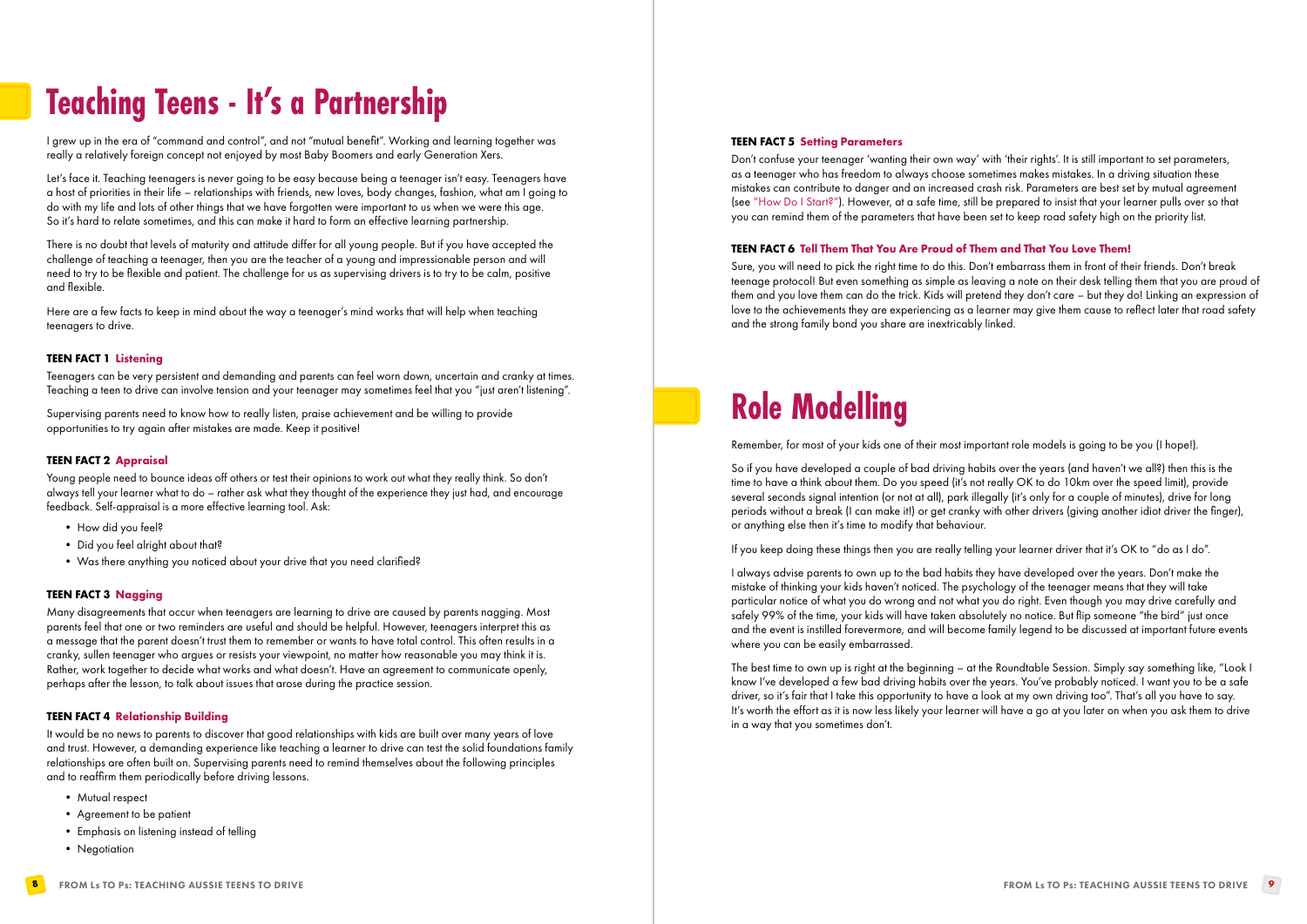## **Getting Behind the Wheel**

OK, so you now have a keen learner driver ready and raring to go. It's really important to get off to a good start. Preparation is everything and it's important your learner engages in some learning that increases awareness of your car's equipment and accessories.

You need to spend several hours in quiet areas in order to achieve this. Here are some tips that may help.

#### **TIP 1 Off to a Good Start**

Don't let your learner driver drive home from the Motor Registry. Most registries are located in busy urban areas, or in the busier parts of town. Your learner driver is not yet equipped to drive in these conditions and it can be downright unsafe. You might think that because your child has been sitting next to you in the passenger seat for many years that they have noticed some of the essential points, or absorbed some of your fine driving skills through some process like osmosis. WRONG!

The reality is they have been sitting next to you not noticing anything about how you drive. More likely they are SMSing, talking, listening to music, reading, sleeping – the only time they will notice what you are doing or how you are driving is when you do something wrong (and this they will file away for future use!)

#### **TIP 2 Find a Nice Quiet Area**

Spend the initial five to 10 hours practising in a nice quiet area, well away from traffic. If you live in a busy location you will need to drive your learner to a quiet spot. Industrial areas work well on Sundays. Local sporting complexes on off sport days can provide lots of quiet car park space. However, anywhere you can find that has an absence of traffic should work well.

#### **TIP 3 Commence With the Basics**

At this stage your aim is to teach your learner how to operate the motor vehicle. Concentrate on the basics. Things you should cover at this stage are:

a) Ensure an understanding of adjustments to make within the vehicle to suit the driver. These include:

- Adjustment of the seat position
- Steering column position
- Seatbelt location and fastening
- Rear view and side mirror position
- An understanding of vehicle limitations, such as blind-spots.

b) Ensure your learner knows where all the vehicle controls, gauges and warning lights are located. These include:

- Accelerator pedal
- Brake pedal
- Clutch for manual vehicles
- Hand brake
- Signals
- Lights
- Ignition
- Wipers and washers
- Bonnet and boot releases.

Most important! Show your learner where the fuel cap is so that they can help pay for the petrol! Or at least know how to fill the car.

#### **TIP 4 Time to Get Moving**

OK, so far, so good. We can't sit on the side of the road forever, so let's keep it simple and start with the simplest manoeuvre – moving off from the kerb.

Are the seats and mirrors adjusted to suit, is the seatbelt on?

Before moving off help your learner to check for blind spots and ensure that the vehicle indicator is on. At least five seconds' indication is a requirement in most Australian States and Territories.

Ensure that your learner moves from the kerb smoothly and double checks that there is a safe gap to move into. Make sure the indicator switches off.

the road safely at this stage – you need to double check the whole time.

#### **TIP 5 Steering the Vehicle**

Position hands in a relaxed fashion on the steering wheel at around the quarter to three or ten to two position with a slight bend in the elbow.

It is generally accepted that there are two appropriate methods of steering that need to be taught to a new and safe if employed correctly.

- Before this occurs, it is important that your learner gets into the routine of checking the vehicle for readiness.
	-
	-
- You will need to talk your learner through this process. Never assume that your learner knows how to move onto
	-
- driver. Colloquially, the methods are known as "hand over hand" and "pull/push". Both methods are acceptable
- My advice is to choose one method at the beginning stages and stick with it for a while. This will confuse your
	-
- and tighter turns. In using the hand over hand method, the hands should operate on the top half of the wheel, as this avoids arms getting tangled up. It is recommended that hands should stay in the top quarter or quadrant of the wheel in the direction they are turning (between nine and 12 for a left turn and three and 12 for a right turn).
- This method is thought to offer more control as a driver has full control of the steering wheel without ever getting
	-

learner driver less, as there is already a lot of information to retain. Later on you can try the other method.

At the end of day though your learner needs to know and understand the value of both steering methods. This is because each steering method has application to differing situations. This is how it works.

**Hand Over Hand Steering** – Crosses hands on top of the steering wheel and can be used on all manoeuvres This way the hands don't reach back to opposite sides of the wheel.

**Pull/Push Steering** – Both hands move in an up and down motion on the sides of the steering wheel. confused about hand position.

Now the bad news folks! For those of you that use the **"wax on wax off"** method – don't teach it to your kids! This is a lazy baby boomer method of steering that became fashionable when power steering hit the scene. It's ultra easy for your hand to slip off the wheel, and it works very poorly in complex driving situations.

**10**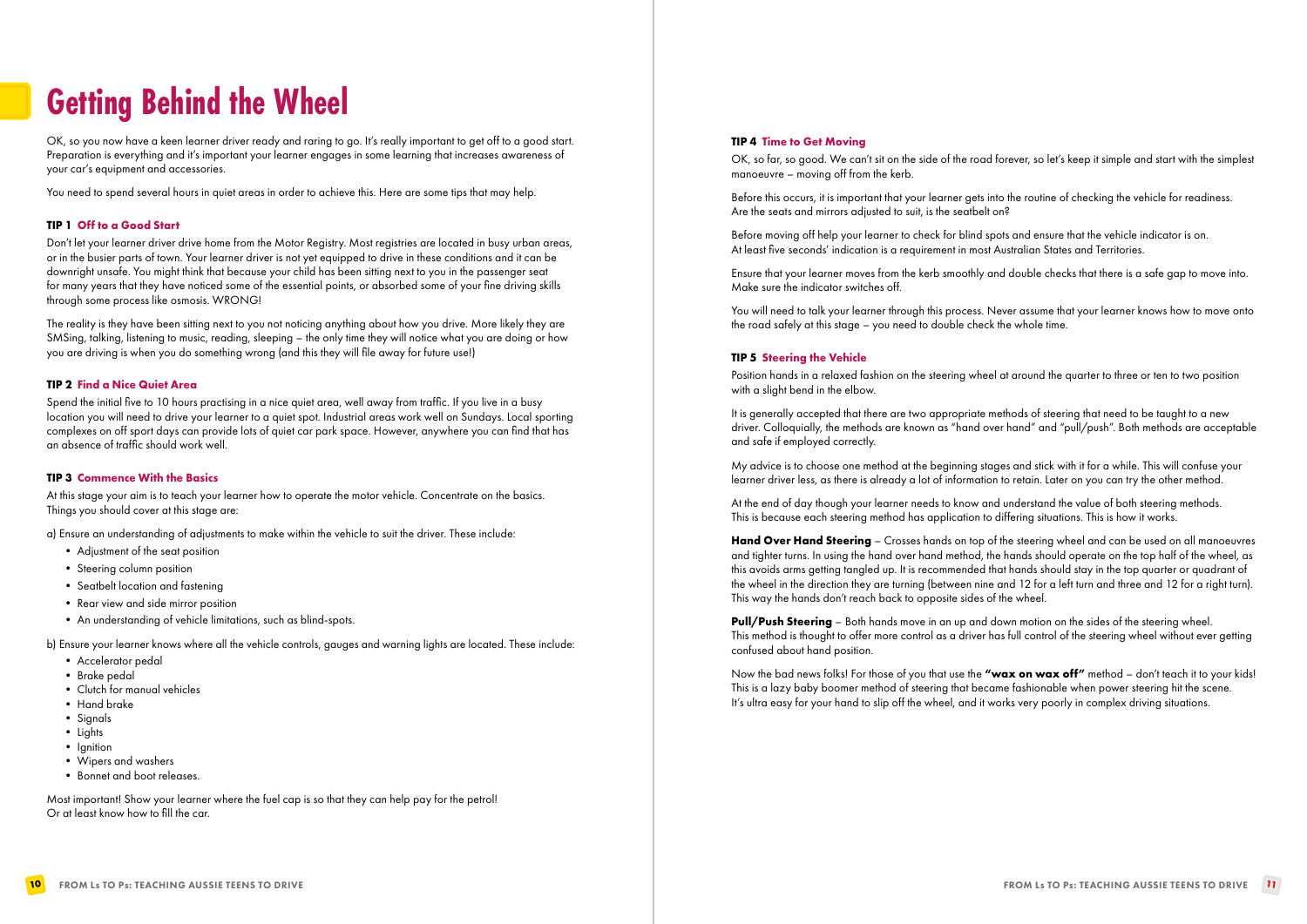## **Planning Practice Sessions**

The practice sessions that work best are the ones that are well planned and thought through. Too often supervisor and learner jump in the car and head off for a practice session with little concept of what they are trying to achieve or how to go about it. A little bit of planning work will go a long way to helping avoid the stress and poor communication issues that sometimes result in a potential screaming match that is both unproductive and lacks educational focus. Here are some basics that will keep your sessions on track.

## **Knowing the Route**

Everyone's in a hurry and sometimes we forget to work out the route we are taking for the practice drive. Hand waving and using meaningless instructions like "turn here" and "go this way" can confuse your learner driver and cause lots of in-car stress. Make sure your learner understands which way is right and which way is left. If there is any doubt write an L or R on the webbing of the matching hands.

Clear communication is very important. I think the worst communication I have heard came from a nervous supervising driver who in a rather high pitched voice said to her learner, "Right, now turn left!" How confusing is that?!

The current thinking is to use what is known as the "At, When, Do" method. As an example, you may tell your learner, "**At** the next intersection **when** the light turns green I want you to **turn left** if it's safe."

On short drives of up to 15 minutes or so (especially in the beginning stages) consider demonstrating the route to your learner driver by driving it for him/her so that they know exactly where you want them to drive and what type of road conditions they will encounter. Point out locations where a left or right turn is required. Talk about the speed zones you are driving through. Discuss approaches to roundabouts. In short, talk them through everything they need to know about the route you will be asking them to drive. You will find that your learner is far more aware of the route and as a consequence will be feeling more comfortable about the drive. And so will you!

For longer drives grab the UBD or Gregory's and work through the route together, or grab your computer and pull up Google Maps. Discuss where you will be going and what the road conditions are likely to be like. Talk about how you are going to get from your house to major roads, where you are going to need to turn, whether you need to merge and where you should park when you reach your destination. Once again you will both share a higher degree of comfort and awareness about the route you will be taking. As confidence increases, shift the responsibility for route planning to your learner as this is a skill they will need to utilise when driving independently without you there to guide them.

## **Setting Objectives**

The reason for your practice drive should be more than "we have to get this done". Often people jump in the car and engage in skill development that is more about getting through a "whole lot of stuff" as quickly as possible, rather than achieving something specific that is measurable. If you do this it is very hard to measure progress, because you don't actually know nor have any plan about what you have both set out to achieve.

My suggestion is to set objectives for each of your practice sessions, so that you can work towards agreed outcomes, and measure progress. So, for each lesson:

• Meet for five minutes prior to each lesson and set an objective. This can be achieved by using the tasks

- provided in the front of your log book.
- Meet for five minutes at the end of each lesson to discuss whether the objective has been achieved.
- next lesson. If the answer is no, agree to reset the current objectives for the next lesson.

• Use self appraisal techniques and ask your learner driver "How do you think you went today? Do you feel you achieved the objectives we set for the lesson?" If the answer is yes, set new objectives for the

If you can do this you will have focus and meaning for each and every practice session, and all the supervising drivers involved with your learner will be able to track progress in the context of the tasks outlined in your log book.

#### **Debriefing**

When your learner driver has been practising for some time, and is doing well, you may feel the time is right to take on some longer drives. I always advise that a longer drive for a learner should be much shorter than a long drive for an experienced driver. New drivers fatigue more quickly than experienced drivers. Heightened stress levels combined with the need to absorb and react to rapidly changing conditions and make corresponding fast decisions, means this is all a new ball game for a learner driver. Remember learners fatigue quickly, even when you may feel they are improving.

One to one and a half hours is enough for an "experienced" learner driver, and certainly no more than two. You deserve a break after being so long in the passenger seat too. Use the break as an opportunity to debrief with your learner about what has happened in the first half of the practice drive, so that the second half begins with a clean slate.

By the time you are letting your learner take on longer drives you are probably pretty happy with the progress being made. However, it's likely that during the drive you will notice a couple of concerns that you want to raise. My advice is to "hold that thought" until you stop for the debrief, unless your concerns are road safety related.

The aim is to keep it positive. So, when you stop for that break tell your learner what a great job they are doing – reinforce the positives. In short, make them feel good about the session – we all like to receive praise and your kids will be looking for it.

Then don't spoil it all by saying, "Well you are doing a good job, but you got this wrong and that wrong." Rather, use the comfort you have created by instead asking your learner what they thought about the drive. Your learner, now well within their comfort zone, and without defensive behaviours will most likely respond well to this. Maybe say something like, "You are doing a great job, but that was a long drive – is there anything you noticed that happened on the way that you would like to talk about?" Normally the issues raised are the ones that you noticed anyway but if your learner raises them then you aren't being a critic!

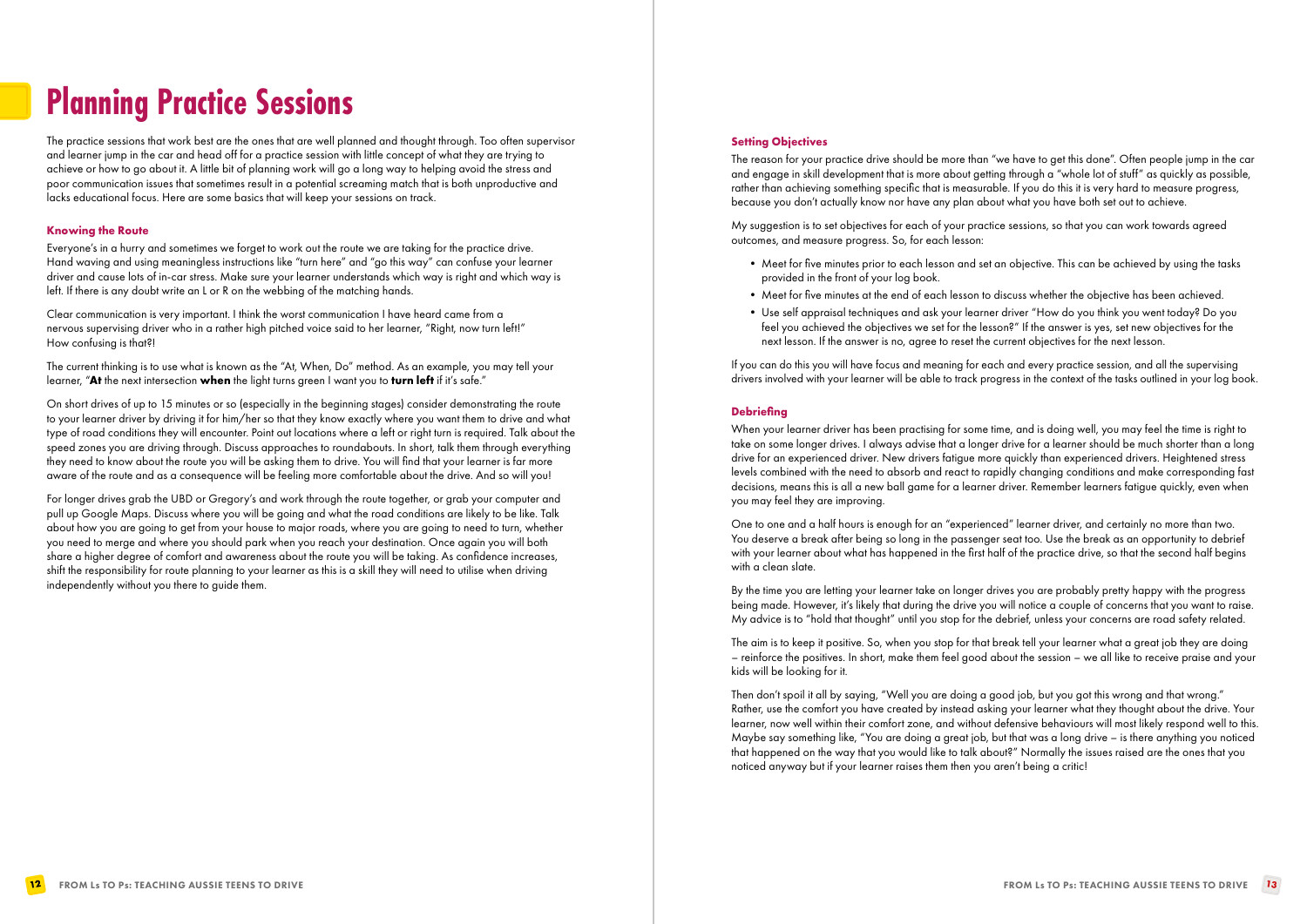## **Commentary Driving**

Commentary driving is a technique often used by driving schools. It means that a commentary on "what is happening" and "why it is happening" is occurring at all times during the practice drive. The commentary describes all the driving activity and provides a rationale for each action. There are three ways to use it:

## **Step 1**

As the supervising driver demonstrate the technique to your learner driver, continually explaining what you are doing and why you are doing it.

## **Step 2**

When your learner is driving, you continue to provide a running commentary, except that this time you provide it in advance of when your learner driver will need it, so that the learner can use the information as well as understand why you are providing it.

## **Step 3**

Later on, as proficiency increases, your learner driver can provide the commentary back to you, explaining what is happening and why they are doing it. This is really valuable, because it means that you get to hear what is going on in your learner's head. Sometimes we assume a level of understanding of the skills we have been teaching. To have your learner recount correct procedures can be very reassuring. Sometimes though, your learner will provide commentary that is inaccurate. This then gives you the opportunity to fix up something that would have otherwise been missed.

Remember!! If commentary driving is used there is no room for other irrelevant conversation – it's all about the learning to drive experience and not all the other things that may be happening afterwards.



## **Manual or Auto?**

I have had many supervising drivers ask me, "Should we kick off using an automatic or a manually geared vehicle?". Most people who own a manual vehicle feel that it is safer. They feel this because "it is important to feel the vehicle", "you have more control" and "there is additional braking power". To some extent these things are true. However, many of us simply prefer to drive autos, and so this is the vehicle type we have available. Other people have a choice of both vehicle types sitting in their driveway.

My view is that it is more important that your learner gains experience driving the vehicle that is going to be their main transportation. If this is an auto, then this is the car to use. If you have a manual and an auto, and your learner will be driving both, simply ask your learner which one they would be more comfortable learning on.

Often more confident learners prefer to start with a manual. Nervous learners (and sometimes nervous supervising drivers!) may prefer to start off in an auto, as there is less to know about and operate at the beginning – no nasty gear sticks and clutches! In any case once your learner has developed the skills and proficiencies you are going to teach, you can go back to a nice quiet area and teach gear change. With a confident learner, this skill really doesn't take very long, and once mastered you can return to the proficiency level you deviated from.

## **The Best Way to Teach Changing Gears**

Work with your learner to establish a mental picture of the gear layout. The goal should be to change gears without having to look at the gear stick. This will keep your learner's eyes on the road where they should be.

It is important that in a manual vehicle your learner is able to change gears using a smooth action that suits the vehicle's capacity. Teach them to get the timing right and to coordinate the clutch, accelerator and gear stick – changing down too early or changing up too late can cause your engine to grunt, groan or rev too high.

Smooth clutch control is important on take-off. Teach your learner to pause movement of the foot when the friction point is reached.

I would encourage you to give your learner lots of practice in a quiet location so that the skill is already there before moving into traffic.

In an automatic vehicle, the gears can still be useful, especially when travelling on steep downhill roads. Choose first gear or second gear to help control speeds.

Another very important technique to teach relates to gear change on approaches to corners. You will often find your learner is confused about when to change down to second gear. Basically, you would need to change gear early enough on approach so that full control is achieved just prior to making the turn, leaving enough time to cope with the unexpected. Remember to encourage your learner to keep an eye on the mirrors and signal intention before and during the procedure.



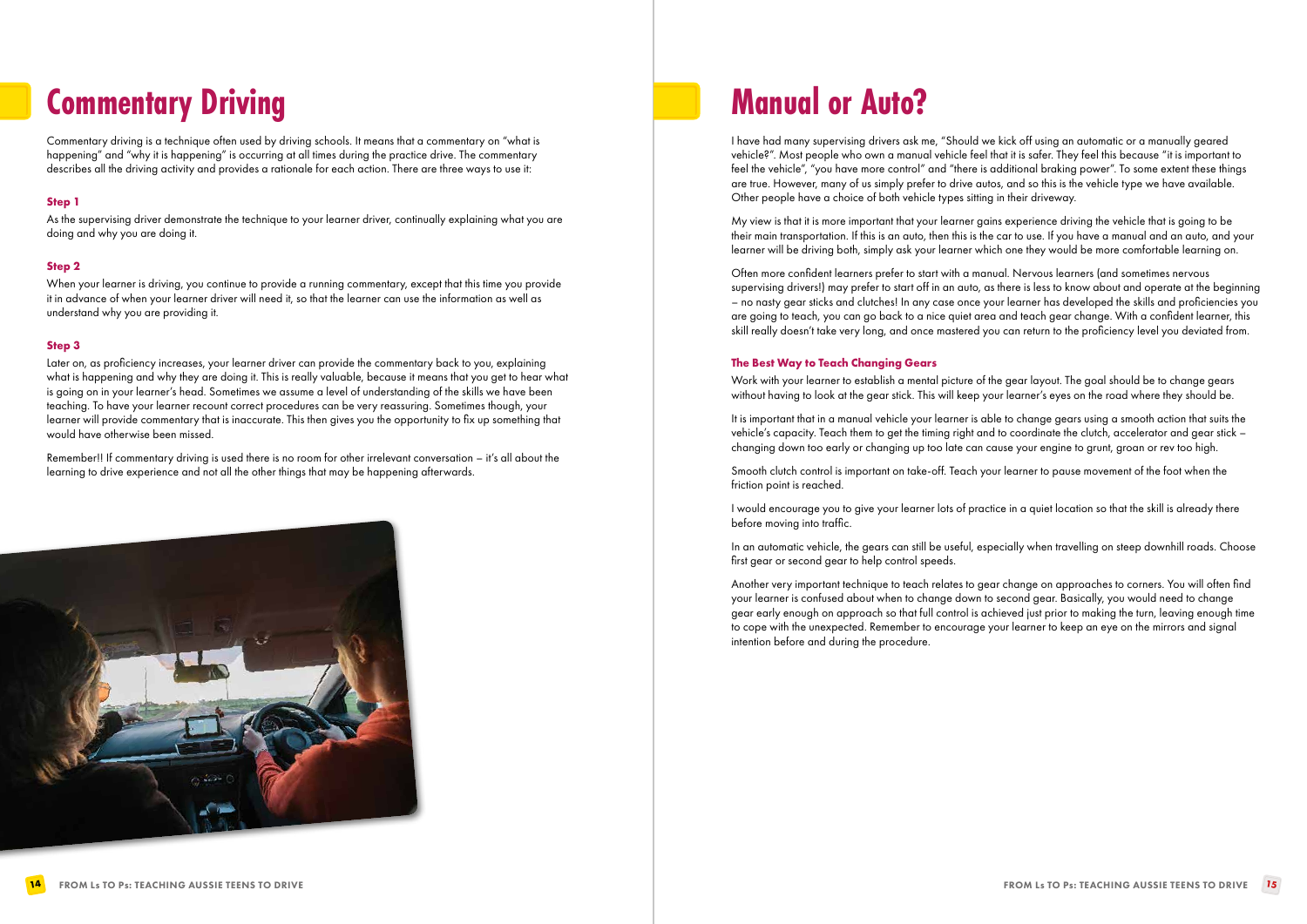## **Teaching Low Risk Driving**

It is incredibly important to teach your kids to drive defensively. The favoured term these days is **low risk driving**. Some of you may remember that when we learnt to drive we were taught that we should "drive everyone else's car" as well as our own. I still think this makes a lot of sense. If we watch and predict risky behaviours from other drivers we are much less likely to be involved in their problems. An example may be that we stick to the speed limit, but a lot of drivers don't. If the wayward driver behind you roars up to the proximity of your bumper bar, please don't teach your learner to tap the brakes lightly "to give them a bit of a scare". Rather, teach your learner to move across to the left when safe to do so, or to change lanes if possible. It's much better to avoid a dangerous situation.

This is an attitude that is developed over time in young people, influenced to a large degree by the example set for them by their role models (see "Role Modelling"). I remember working with a Dad who confessed that the worst moment for him in his role as a supervising driver was when he "lost it". The driver behind his learner tailgated and honked his horn for several kilometres, trying several times to overtake in dangerous situations. Finally, this guy overtook, only to be pulled up by the next set of lights. Dad got out and ran up to the car, abused the driver and kicked the door. Apart from being fortunate that the driver ahead didn't have a gun in the glove box, the message he sent his son was that road rage was a normal reaction to situations that experienced drivers can find themselves in all the time. So always try to stay calm!

> Your challenge here is to start to get your learner to respond to all the activity occurring in the road environment all around. The best way to kick this off is to ask your learner to tell you what is happening in the road environment during the drive.

Your learner will find that during the driving test there will always be an emphasis on low risk driving. The driver examiner will test for your learner's ability to be able to have a strong awareness of the driving environment to avoid any dangerous situations. Skills include:

- Scanning the road environment
- Perceiving hazards to make decisions about how to avoid or manage dangers
- Leaving an appropriate gap
- Travelling at a speed appropriate to the conditions.

Let's take a look at the best way to teach your learner each of these skills.



#### **Scanning**

Scanning is probably the most important low risk driving skill that can be taught to a learner driver. Scanning is all about a driver knowing what is happening in the road environment around the vehicle. A driver who has effective scanning skills:

#### Be sure that your learner is a proficient scanner before test time. It also might save their life one day.

I always advise supervising drivers to start teaching this skill early on. You will probably find when you get your learner into light traffic situations for the first time that this skill will need to be developed from scratch. Most learners start off with both hands gripped tightly on the steering wheel with the line of sight focussed directly ahead. This can be very disconcerting as the sightline of your learner looks like it is directed at the top of the bonnet, or at best just past this.

It's also not a bad idea to start this off by taking the wheel yourself and asking your learner to talk to you about what is happening in the road environment around them while you are driving. Even though they are not behind the steering wheel it forces an inexperienced driver to "have a look". For most this will be a new thing – don't assume that all that time you have been driving your kids around that they have noticed anything much at all. They haven't needed to.

When your learner is back behind the wheel talk throughout the drive and ask your learner to acknowledge what is happening. For example, "See those kids playing on the footpath. One of them has a ball so we had better keep an eye out in case it rolls out on the road". Your learner will probably only take a very quick look, and then focus back to the front. But at least you have started to get the scanning process underway.

#### *Other tips:*

- Ask what speed your learner is doing. This makes them move their eyes away from the front focus
- Ask what a sign says up ahead. This makes them scan down the length of the road
- Ask what type of vehicle is two or three car lengths ahead. This also makes them scan down the length of the road
- Ask your learner to tell you what is behind. This makes them use the rear and side view mirrors
- Pose a few what ifs for example "what if there was a truck broken down around the bend?" This makes your learner consider the possibilities for hidden dangers.



- Looks up the road well ahead of the vehicle
- Checks down both sides of the road
- Uses mirrors (rear and side)
- Looks up each side street as you approach
- Slows down if a blind corner blocks the view
- Checks instruments (especially the speedometer)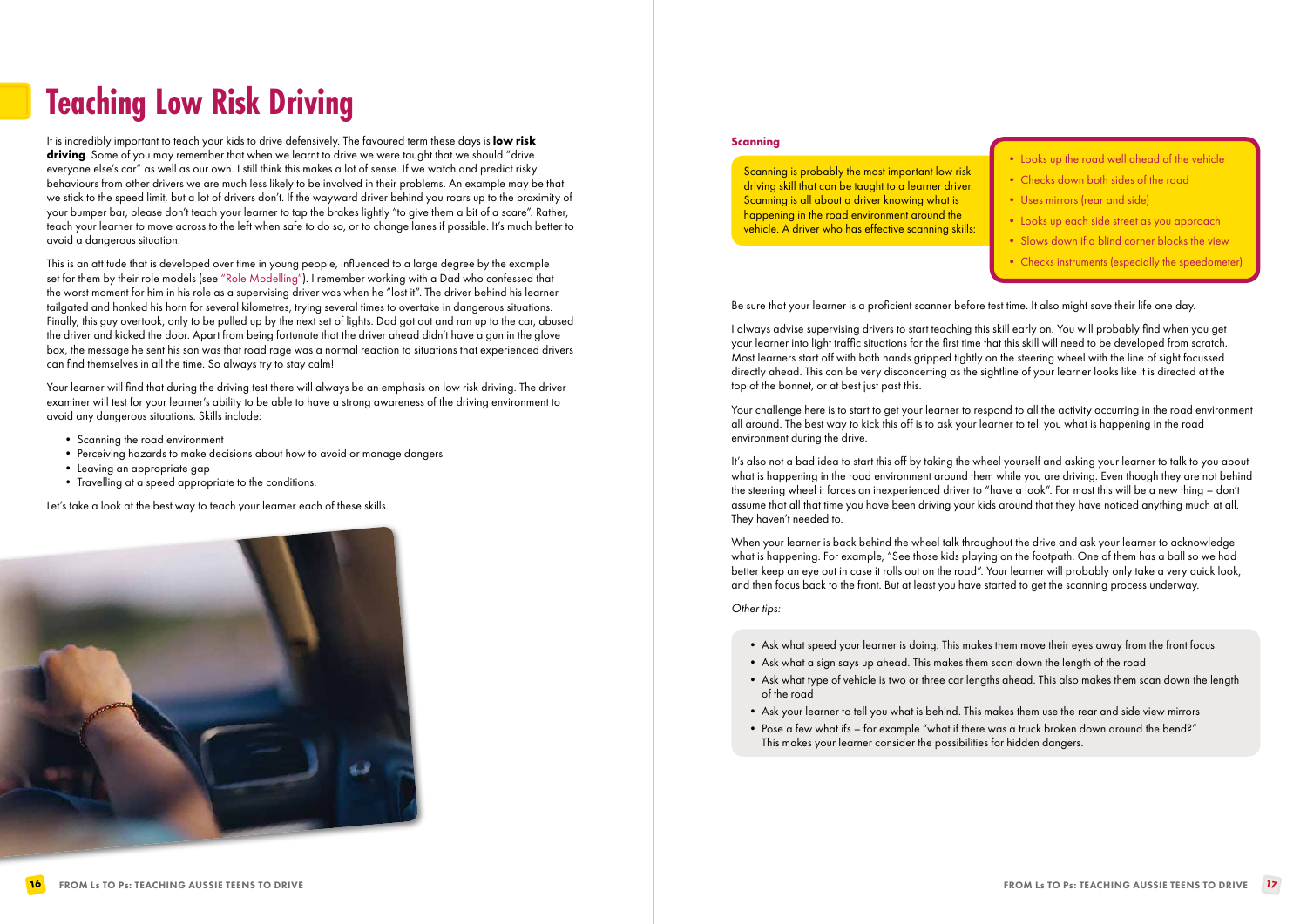Crash avoidance space is really all about the distance between your car and the car in front. The idea is that a suitable gap is left that will provide enough time to react and brake safely in order to avoid a crash, rather than rear ending the guy ahead. Most drivers don't realise that it takes time (up to half a second) to see the hazard, and take action. Then, once a driver recognises the danger, there is a reaction time needed to put the foot on the brake pedal (up to <sup>3</sup>/4 of a second). Then of course it all depends on how good the car's braking system is.

#### **Crash Avoidance Space (or the Three Second Gap)**

I remember my father telling me when he taught me to drive that the best way to keep a safe gap was to leave one car length for every 10 miles (16 kilometres) an hour that I was doing. This worked but was a more complex task involving estimation and variable vehicle lengths.

It's very important to leave a suitable gap from the vehicle ahead, no matter what speed you are travelling. The current thinking is that the gap should be three seconds, at least in fine conditions. The good news is that this is a really easy skill to teach.

Simply tell your learner to take note of a marker that the car immediately in front is travelling past. This may be a telegraph pole, signpost, parked car or any other stationary object. Then start counting... 1001, 1002, 1003. When you get to 1003 your car should have reached your chosen stationary object. If you get there before 1003 then tell your learner to back off – it is too close to the car in front to be safe. On the other hand, if it takes your learner a lot longer to reach your chosen spot, then you might need to think about moving back to a nice quiet area. There will be a lot of cranky people behind you, and they won't stay patient for long!

Make sure you teach your learner to maintain the gap. Use the checking technique together every few minutes. Another good tip to use in traffic is that when you stop behind a stationary vehicle check to see that the bottom of that vehicle's rear tyres are visible. This has several advantages. It makes sure you are not too close. And as you move forward your three-second gap will already be in place. And if rear-ended, you will have less chance of being rammed into the car in front.

One other thing – leaving a three second gap is really only a rule of thumb. If it is raining, foggy, snowing, and hailing or any combination of these, then it's a good idea to increase the gap to four seconds.

#### **Road Position**

We've already talked about crash avoidance space as it relates to vehicles in front or behind. Your learner also needs to understand the need to make sure there is enough space on the sides to avoid a crash. Ideally a gap of one metre should be left from parked and approaching vehicles.

Allocate some time to talk about how crashes occur and how the position of the vehicle on the road can minimise the risk of a crash. For example, keeping over to the left on curves and the crest of hills is a good insurance policy. We just don't know what is coming and it might be too close for comfort, so let's encourage our learners to keep as far away from the unexpected as we can.

#### **Driving to the Conditions**

Many inexperienced drivers believe they can drive to the maximum posted speed limit their licence permits. I have talked to many learners who truly believe that because "it's an 80km/h zone... I am allowed to do 80km/h... so I'm doing 80km/h no matter what".

Experienced drivers know that sometimes the posted speed limit isn't the appropriate speed for the conditions. In situations where vision is limited (heavy rain or fog), where there are lots of pedestrians about, where there is high traffic volume or just unfamiliarity with the area, then it is a good idea to teach your kids to back off 10km/h, just in case the unexpected happens.

#### **Hazard Perception**

I'm sure I'm not telling you anything new when I say there are a lot of road safety hazards out there! Hazards include pedestrians darting out, vehicles turning across the line of traffic, rubbish on the road, road works and potholes and many other things. Hazards are all around us and things seem to jump out at you when least expected.

So how do you reduce the dangers whilst teaching your learner to foresee hazards to minimise the risks? Simple answer – scanning and well developed vehicle control skills.

Scanning, discussed above, is the key to identifying hazards. Hazards can be immediate and therefore require an immediate response. A driver who is scanning will be "on top of the game" (well, at least as much as you can be) when that driver in front performs an illegal U-turn. A driver who is scanning will also be more aware of the things that "might go wrong". Don't take your learner into busy fast moving traffic situations until you are convinced your learner is starting to demonstrate this skill.

Similarly, you need to be convinced that your learner is able to use the vehicle's brakes effectively. Braking is taught as a four-stage skill – light pressure (touch the brake lightly to illuminate the brake lights and prepare the brakes to operate), squeeze (gradual pressure is applied to the pedal), freeze (enough pressure has been applied that the car will stop, so the pressure is frozen at that point) and ease (at the last moment where the car is just about to stop, you ease off a little pressure to reset the suspension and avoid the violent head jerk).

This technique gives a driver better control and a smooth response that can help avoid hazards.



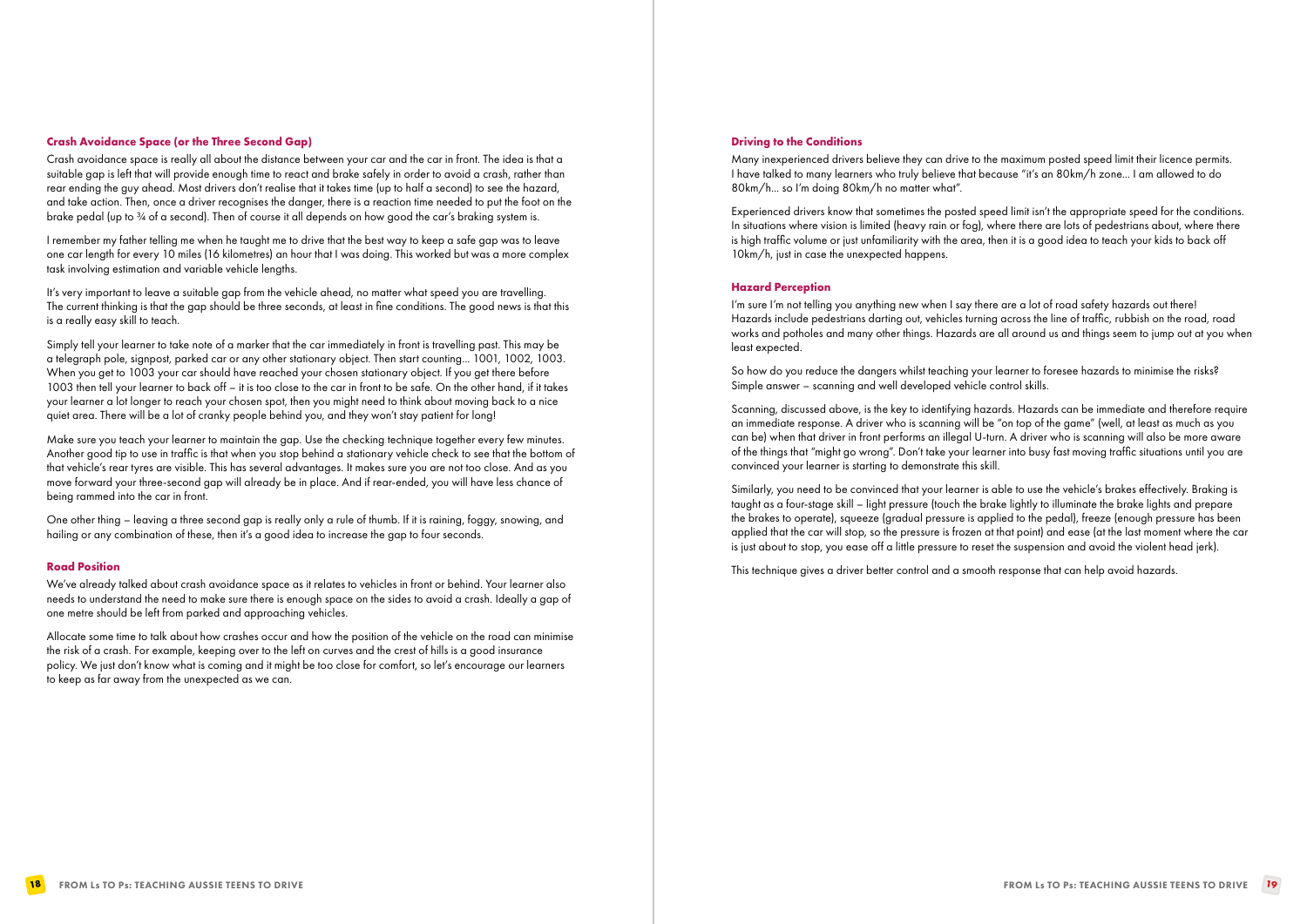When teaching overtaking or lane change in multi-lane traffic try using the MISS method. This well-known technique was taught to me by a professional driving school, is simple to remember and easy for your learner to understand. **MISS** stands for:



It's all fairly self-explanatory. Side and rear view mirrors should be checked first, indicator on, check blind spot over the shoulder and steer into the gap or lane. Too easy!

Whichever technique you choose, remember to "talk it through" and demonstrate several times before asking your learner to try it out. Demonstration for this and other techniques helps to clear up any misunderstanding that your learner may have. Learners don't always understand when supervising drivers tell them what to do – demonstration is a much more powerful learning tool. And later, when your learner is behind the wheel keep on talking them through the skill you are teaching until you are sure they have it under control.

## **Teaching Your Learner to Merge**

Whenever I talk to groups of supervising drivers and the topic of merging comes up everyone's initial reaction is to think freeways and motorways. Believe me, the last thing you want is the first time your learner merges on a motorway without having practised in safer locations.

*Here's how you do it:*

telling, is a much more powerful way to teach and you will be more confident that the lesson has not just

Well the news isn't all bad. Overtaking includes manoeuvres around a car that is pulled up to parallel park. It also includes lane changing which can often be practised at lower speeds as the opportunity arises.

difficulties in merging that can occur when speeds don't closely match that of the moving traffic you are

4. Check mirrors, indicate, look over your shoulder to check your blind spot and select a safe gap to

- 1. Find a location near your home where two lanes merge into one. Ideally the location should be low speed and quieter during off peak periods.
- 2. Demonstrate the merging technique to your learner. As previously pointed out showing rather than been heard but also understood.
- 3. Think the task through before reaching a merge lane. This helps to avoid a too slow approach and the merging with.
- merge. Aim to merge at this point.
- not need to adjust their speed or position significantly.
- probably plough into the back of you as they accelerate to merge themselves.

5. Steer into the gap and take your position. If this is done correctly it should mean that other drivers will

6. Don't always assume that everyone is going to drive in a rational, sensible fashion. How often have you seen other motorists speed up to cut a merging driver off? Talk about contingencies in case this happens and the merge can't be completed. This can be particularly dangerous when merging on freeways. The best advice I can offer in a freeway situation is to tell your learner to continue onto the shoulder and pull up when it is safe. Never tell them to pull up hard at the end of the merge, as the motorists behind will



## **Teaching Your Learner to Overtake**

I've included this in the content of this book because hundreds of supervising drivers have told me they just hate to teach this. In fact, in some cases supervising drivers have told me they won't teach overtaking, because it's "just too dangerous".

The main question from parent supervising drivers is, "How can you teach a learner to overtake when they have speed restrictions?" Although in some States and Territories there are no special speed restrictions for learners, in others there is a maximum speed limit for a learner of only 90km/h. So sometimes it can seem a bit daunting to find a vehicle travelling slow enough to overtake.

However, it is still important that your learner is taught to overtake on a single lane road, and this is the lesson that seems to worry supervising drivers the most. With a low speed restriction for learners this can seem particularly difficult. After all, how can you overtake a vehicle that is travelling at a higher speed than a learner is allowed to travel? My tip is to involve friends and family in the planning of this exercise. Simply ask someone you trust to drive their vehicle in front of the learner's vehicle at a lower speed than the learner is allowed to travel. You can then engineer the overtaking manoeuvre in relative safety, knowing that the vehicle ahead will not speed up, cut you off or do anything else unpredictable.

It also helps to demonstrate the overtaking technique to your learner as often as necessary to ensure that they fully understand it, and then talk the learner through the overtaking procedure when it is their turn. You may need to think about the way that you, as an experienced driver, approach an overtaking situation. I guess the first thing you would do is ask yourself "Do I really need to overtake?" If the answer is yes then this is probably what you would do, and therefore should teach to your learner.

*Here is the suggested overtaking procedure you can teach:*

- 1. Stay back to allow enough room to look ahead and make a safe overtaking judgement
- 2. Keep an eye on the side and rear vision mirrors so that you know what is happening around you
- 3. Move out slightly to get a view ahead
- 4. Indicate right allow an appropriate amount of notice to ensure the drivers of the cars in front and behind understand your intention
- 5. Once clear, choose an appropriate speed for the manoeuvre and pull out to pass, whilst continuing to check your mirrors
- 6. Indicate left once again allow an appropriate amount of time
- 7. Move in ensuring enough clearance from the vehicle now behind. A good guide as to when to move back in is when the car in the other lane can be seen entirely in the interior mirror. This is also a good strategy for gap selection in normal lane change situations.

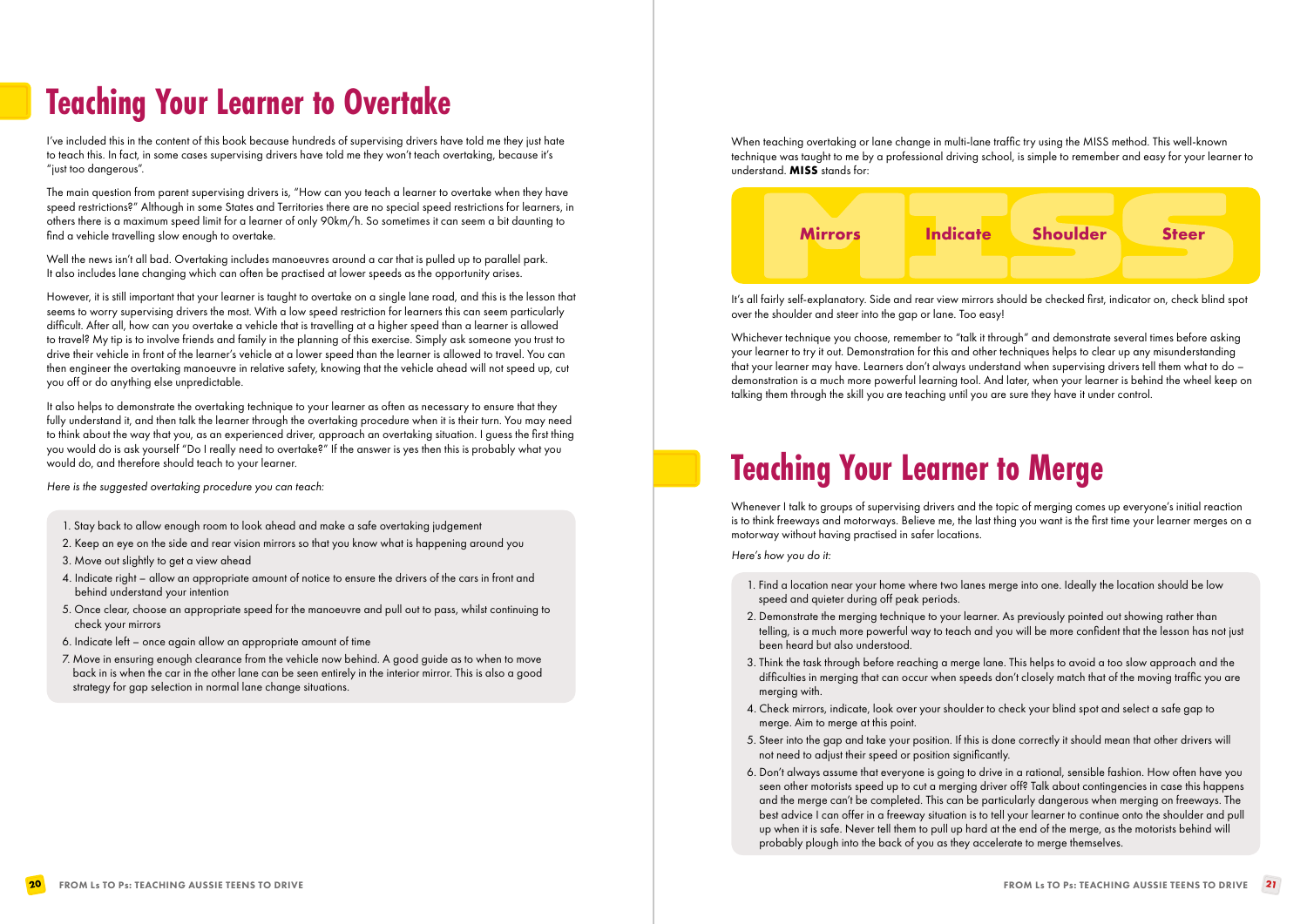## **Teaching Parking**

#### **Reverse Parking**

Almost every inexperienced driver finds reverse parking challenging, but your learner can be asked to perform this task in the driving test. First up it's not a bad idea for supervising drivers to actually know how to perform a reverse park effectively, as you should demonstrate this skill to your learner first. So, all those years spent driving around the block waiting for a space to open up are in the past. Time to upskill and practise the procedure before you teach it.

#### *Here's how you do it:*

Find a quiet road first, so that you aren't distracted by other traffic. Outside the front of your own house may be a good location, if your street is quiet. If you have two cars, park one in the street. Otherwise ask a neighbour if it's OK. It's a good idea to check as everyone gets nervous when they look out their window to see a learner using their treasured vehicle as a test dummy!

On your test, the examiner will ask you to reverse into a space of about two car lengths. You must park as close as possible to the kerb (usually within half a metre) without touching, hitting or mounting it.

Your learner will find it easy after a while. Just practise these steps:

- 1. Pull up beside a parked car around one metre out with the passenger mirror of your car level with the front of the parked car.
- 2. Indicate, engage reverse and perform a 360-degree scan and finish by looking out the rear window.
- 3. Begin reversing slowly in a straight line until the back wheels/back seats of your car are level with the rear of the parked car. At that point start turning full lock to the left while keeping the car moving slowly. When full lock is reached release a little pressure off the wheel to avoid damage to the power steering.
- 4. Hold the wheel here until you reach a 45-degree angle (this can be checked by looking over the front left wheel of the car. When looking over the front left wheel, if your line of sight makes you look down the road at the same time then you have reached the correct angle), at this point begin turning full lock to the right while the car is still moving slowly. Again, release a little pressure once full lock is achieved.
- 5. Once in behind the car and parallel to the kerb, straighten wheels and secure the car.

Always remember that on the approach to a roundabout get into the correct lane (if you are turning right make sure you are in the right lane). On the approach remember that if you are turning left or right you must indicate left or right. So, for example, if you are taking the first exit indicate left. You should indicate, if practicable, on the exit when going straight ahead. If you are taking the third exit, indicate right on the approach and left before exit.

This can take several lessons to master. Keep practising this skill slowly until it becomes second nature. Now that you are an expert again, it's time to teach your learner to reverse park.

#### **Angle Parking**

Angle parking is a simpler skill to master.

*Here's how you do it:*

- 1. Signal left, slow down and then stop the car if safe about two metres from the parking space
- 2. Have a look left for vehicles and pedestrians
- 3. Start your turn from the middle of the parking space, and then turn the steering wheel hard toward the centre of the space. After entering the space, straighten up and position the car in the centre of the bay
- 4. Stop without hitting the kerb or at the line.

# **Teaching Three Point Turns**

The three-point turn is a manoeuvre that is useful in a variety of situations. It is used most often when there is a need to make a turn but there isn't enough room to perform a U-turn.

*Here's how you do it:*

- 1. Check there is no traffic behind and indicate. Turn in the direction you want to go until you are perpendicular with the street. Stop just before the kerb, or if you are entering a driveway do not go past the property boundary or letterbox.
- 2. Now put the car into reverse gear. Reverse back or into the lane on the other side of the road that is close to the kerb, checking your mirrors and over your shoulder as you go.
- 3. When you are ready to move forward indicate, check your mirrors and blind spot, and then proceed forward.

## **Teaching Roundabout Use**

Roundabouts are always a hot issue. They are a great road safety asset, and have replaced many dangerous intersections. It is rare to see a severe crash at a roundabout site, but that doesn't mean that there aren't crashes, usually involving some sort of vehicle damage. I have a friend who is a panel beater, and he calls roundabouts his "best friend"!

There are some simple rules you follow to teach effective roundabout use.

*Here's how you do it:*

Basically, road authorities advise that the roundabout sign means **Slow Down**, prepare to **Give Way** and if necessary stop to avoid a collision.

You must always indicate left off the roundabout where it is practical to do so. This is even the case when you are continuing straight through the roundabout.

The biggest rule is to remember to give way to traffic that is already on the roundabout. Also, give way to traffic approaching the roundabout if you think there will be a chance of a crash (for example if the car on your right is obviously heading towards the roundabout at high speed, although not yet on it).

Remember, the rules for slowing down, giving way and indicating are exactly the same for single and double lane roundabouts.

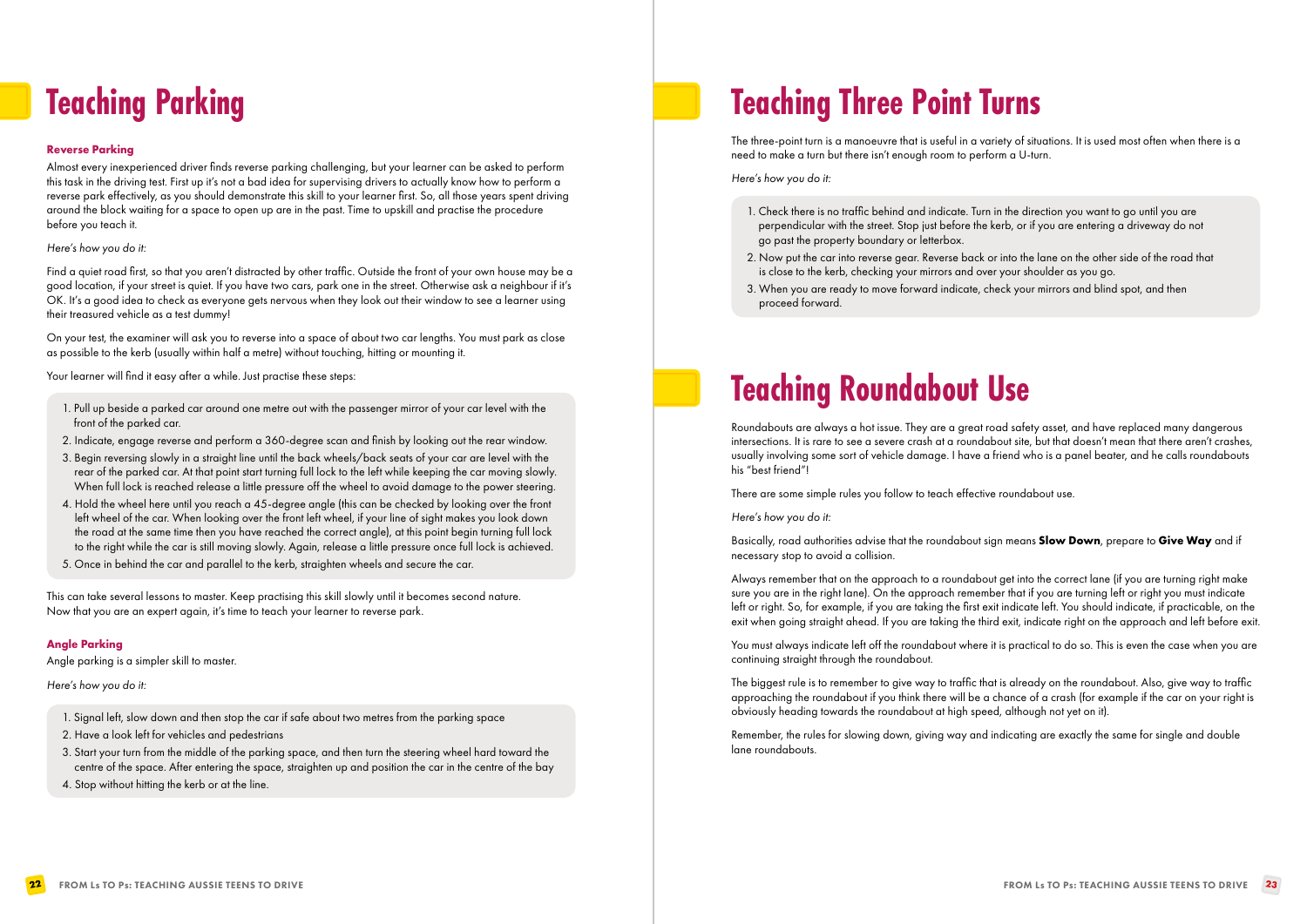# **Teaching Hill Starts**

For most learner drivers, this task is more difficult in a manually geared vehicle. Coordination of parking brake and clutch takes a bit of practice to master.

Auto vehicles roll back on a hill as well, particularly when the transmission oil is warm. Even though hill starts in an automatic vehicle are simpler, there is still a process to follow to avoid excessive roll back. Less than 50cm roll back is the desirable measure.

*Here's how you do it in a Manual: Here's how you do it in an Auto:*

## **Provide a Range of Other Experiences**

It's important that your learner experiences all, or as many varied driving conditions as possible before they are driving by themselves. This includes city driving (including motorways) and country driving on a variety of road types. For city dwellers you may need to consider leaving your local area to find a nice stretch of unsealed road to practise on. For country folk you need to be prepared to commit to a trip to a busier area (preferably one that has highway, motorway and peak hour) so that the first time your kids experience conditions that they are not often familiar with, they are with you.

## **Driving at Night**

Most Australian States now require a minimum number of hours of night-time driving experience recorded in the log book. As experienced drivers, we can sometimes take night-time driving for granted, and perhaps consider that it really isn't too much different to driving during daylight hours.

You need to look after it and ensure that you comply with the requirements that are usually listed at the front. Treat the log book as if it's a legal document and then you won't go wrong.

For a learner driver this isn't the case. Nearly all the learners I have spoken to say that they are much more nervous about night drives. Think about it. Learners have to experience the glare of the oncoming head lights; it is harder to judge distance and gaps between cars and it's harder to read signs. It's also harder to make eye contact with other drivers. There is a whole range of different conditions around night drives that need to be experienced and practised. You need to be there with them to keep the experience a safe one.

Although some Australian States may require less, I recommend that 20 hours of night driving experience is a good benchmark to aim for.

If it's possible to commence teaching your learner driver during daylight hours it will be less stressful for both of you, allowing for an eventual graduation to the night-time drive.

## **Log Book Tips**

Australian States require use of a log book during the period the learner's licence is held. Typically, the log book provides guidance to supervising drivers, is a teaching tool and requires completion of a driver experience record.

The log book is best thought of as your bible while teaching a learner to drive.

The following points will help you to keep it accurate and up to date:

- 1. Ensure that all entries are legible and completed in black or blue ink. No liquid paper.
- 2. Record all the information requested and don't leave blank spaces.
- 3. If you make a mistake draw a neat line through the error and rewrite the entry neatly.
- 4. Avoid ditto marks; rather ensure a written entry for each category required.
- included.
- 6. Sign each entry where required. Supervising drivers should use a full signature rather than initials.
- 7. Photocopy, scan or photograph each entry page as a back-up in case the log book is lost.
- 8. Ensure driver fatigue is considered and no drive is longer than two hours, without a break recorded.

5. Ensure that all information is recorded in the log book. Road authorities won't accept attachments to the log book, so those records that have been written down on bits of scrap paper or photocopied can't be

## **Multiple Supervising Drivers**

There's no getting away from it. Parents have a big role to play. There are just too many hours and who else is available that can show that level of dedication? Other unrestricted licence holders can help though. Perhaps it's time to recruit faithful relatives! If available, able and keen, grandparents are an obvious choice. I'm often told most kids seem to listen to their grandparents more than their parents. In fact, many parents I have spoken to recount their own learning to drive experience with their own grandparents.

Why do your kids listen to grandparents rather than their own parents? Is it because they have a common enemy?!! Good joke, but probably not. I remember this comment made by my own kids, "If Grandpa was here he'd know how". Our kids often respect age, experience and display better manners when with their grandparents. They listen to their grandparents and don't argue with them. If this is true for you then grandparents operating as supervising drivers (providing the skill levels are there) are going to be a great help to you.

Another option to help share the stress load is to ask family friends to help. Or even swap kids with your friends! You will probably find your learner more inclined to behave respectfully, and arguments are less frequent when two people work with each other who aren't genetically close.



- 1. First up coordinate the release of the handbrake with bringing the clutch pedal up.
- 2. When the "bite" occurs apply the accelerator gently and smoothly to a point where the engine tremble disappears.
- 3. At this point maintain the position of your feet and release the handbrake.
- 4. Continue to accelerate gently while continuing to bring the clutch pedal up.
- 1. First up coordinate the release of the handbrake with gentle application of the accelerator.
- 2. When you feel the vehicle "want to move forward", simply fully release the handbrake, and accelerate away gently.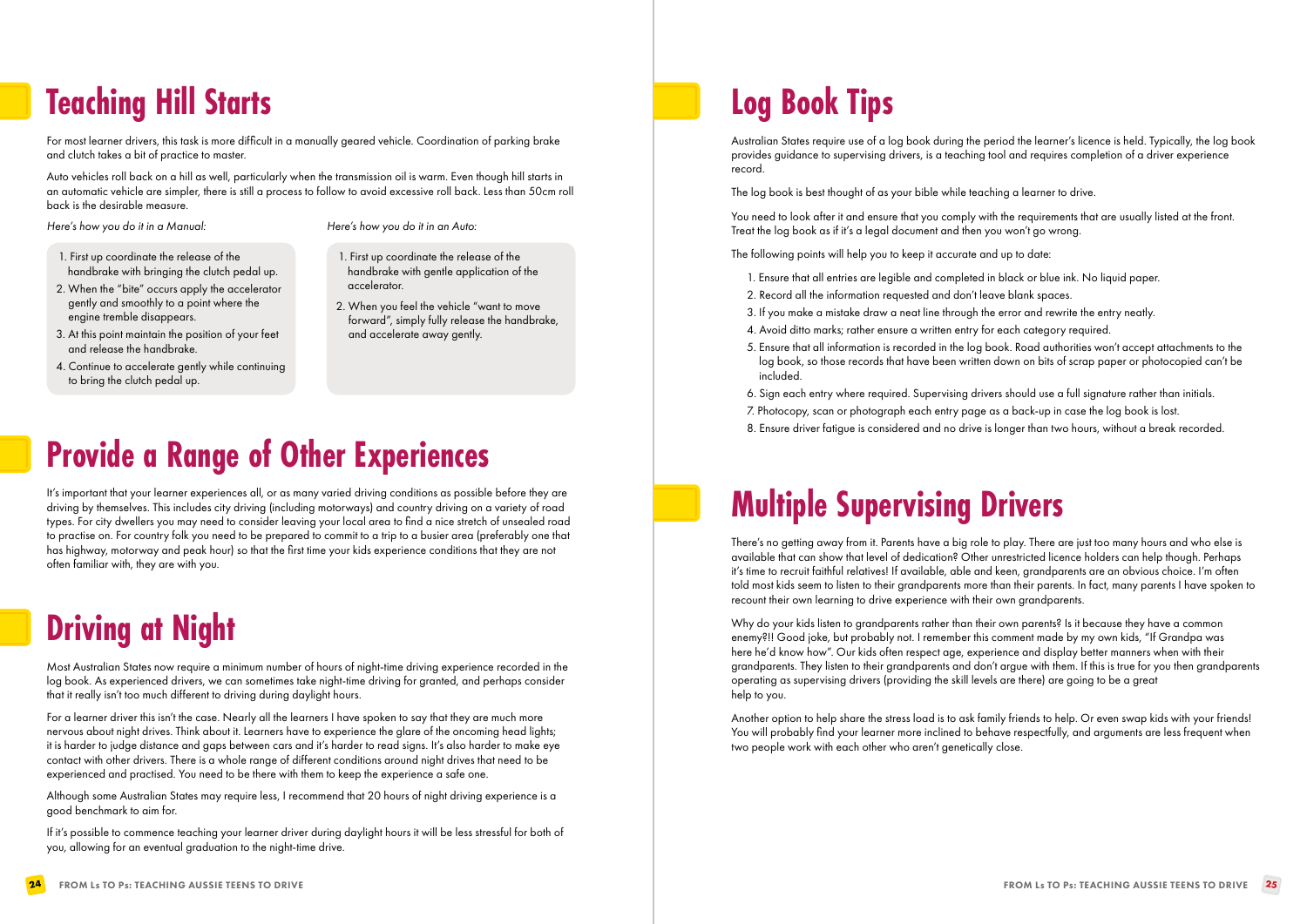## **Working with a Driving School**

If you have the spare cash, a professional driving instructor can be your best friend. Let's face it – our kids are never going to believe what we tell them. But I can guarantee that your kids will believe a driving instructor every time, even if the instructor gives much the same instructions that we do.

A professional driving school can really strengthen and hasten the learning process. The right instructor is going to give your child the right information, and the current techniques to enable your learner to be a safer and competent beginning driver. Most parents don't think about the way they drive – we just do it automatically. Sure, most of us can drive competently, but ask us how we teach it and that's a different matter. So why not engage a professional to cover all those "sticky" bits that we simply aren't sure how to explain well?

*Here's the low-down on how to work with a professional driving instructor:*

#### **Choose someone you like and someone who will like your son or daughter**

It might sound silly to say this but a lot of people just go to the Yellow Pages to make this decision. A much better idea is to ask your friends who they have been using, and are they happy with the service they have received. Does your learner like being with the instructor? Recommendation is a much stronger reason to buy any product and goes some way to guaranteeing that the service you receive will be pleasant, relevant and useful.

#### **Check that the driving instructor is accredited**

Driving instructors generally complete a training program conducted by State Road Authorities, and receive license accreditation as a result. This gives you a benchmark of quality, which is otherwise not available. Be wary of any driving instructor who is not accredited – if they haven't the commitment to engage in best practice in their chosen profession, then it is likely they won't engage in best practice with your son or daughter. Check with your State Road Authority or ask for evidence that the instructor is accredited. The driving instructor should be able to show you a valid accreditation licence, which is usually on a photo card issued by your State Road Authority. They should also have a valid Working with Children Check.

#### **Ask if it's OK to sit in the back seat while the lesson is underway**

I have never spoken to a licensed instructor who has a problem with this. Sometimes your learner might not find this comfortable, but if it works for all three of you it's a great thing to do. Supervising drivers can learn from the instructor, as well as have an understanding of "what to do next". If you don't want to sit in the back, at the very least ask the driving school to spend a few minutes with you after the lesson. You have two questions you need to ask. Firstly, "What did you do today?" Secondly, "What should I do in the next lesson?" That way you know what's going on and where you should head. And you are informed. The alternative to this approach is to ask your child what happened. You know what I mean. The information you get back from kids is sparse. Question: "What did you do today?' Answer: "Stuff". If you insist on speaking to the instructor at least you will know what has gone on.

#### **Engage the driving school of your choice early in the scheme**

Most driving schools I have spoken to say they get called in towards the end of the scheme. This has one big disadvantage. It's possible they will spend your money undoing the things that have been taught wrongly. Driving instructors usually prefer to be involved early in the scheme. This can be especially useful if you are a nervous supervising driver. The school can teach your kids how to control the motor vehicle and get them started. Sometimes this is the hardest bit. Consider purchasing some additional lessons if the hip pocket stretches to it. Maybe bringing the instructor back around half way through the teaching program to get some feedback on what's working well and what needs additional time.

Finally, a pre-test evaluation a couple of weeks prior to the driving test can be reassuring, or otherwise provide feedback to "fix up" a couple of techniques prior to test time.

All in all, the driving instructor of your choice should become an interested and important partner in the overall process of teaching your learner to drive.

## **Additional Courses for Learners**

I am often asked by parents, "Would it be useful to buy an advanced driving course for my learner?" My answer is always the same: *No!* It's my belief that because a new driver is not an advanced driver then it doesn't make a lot of sense to enrol them in a course that has been designed for experienced drivers. Typically courses like this extend upon the skills of drivers that have been on the road for many years (maybe someone like you!). Advanced driving courses are popular because you get to do all that "fun stuff", like braking at speed and learning how to respond correctly in emergency situations. In other words, you are taught how to react and handle your car in extreme situations. This is all fine for you but not for your kids. Research shows that young drivers who complete a course like this actually have so much fun that they try to repeat the experience when they are out there on the road. You don't want your kids braking at speed, skidding and trying to handle a vehicle in dangerous situations. It's just not a good spend of your hard-earned dollars. Remember also that inexperienced drivers with little exposure to dangerous situations simply don't have instant recall to the course content to use in an emergency situation.

**A Defensive Driving Course is a better way to go.** Defensive driving courses have much more focus on classroom discussion as well as practical sessions. They encourage the use of low risk driving techniques, foster correct attitudes and behaviours and have an emphasis on enabling an inexperienced driver to avoid emergency situations, rather than focussing on how to get out of them, making them ideal for P Platers. Usually these programs run over one day, and although not cheap, a Defensive Driving Course can make a wonderful birthday or Christmas present!



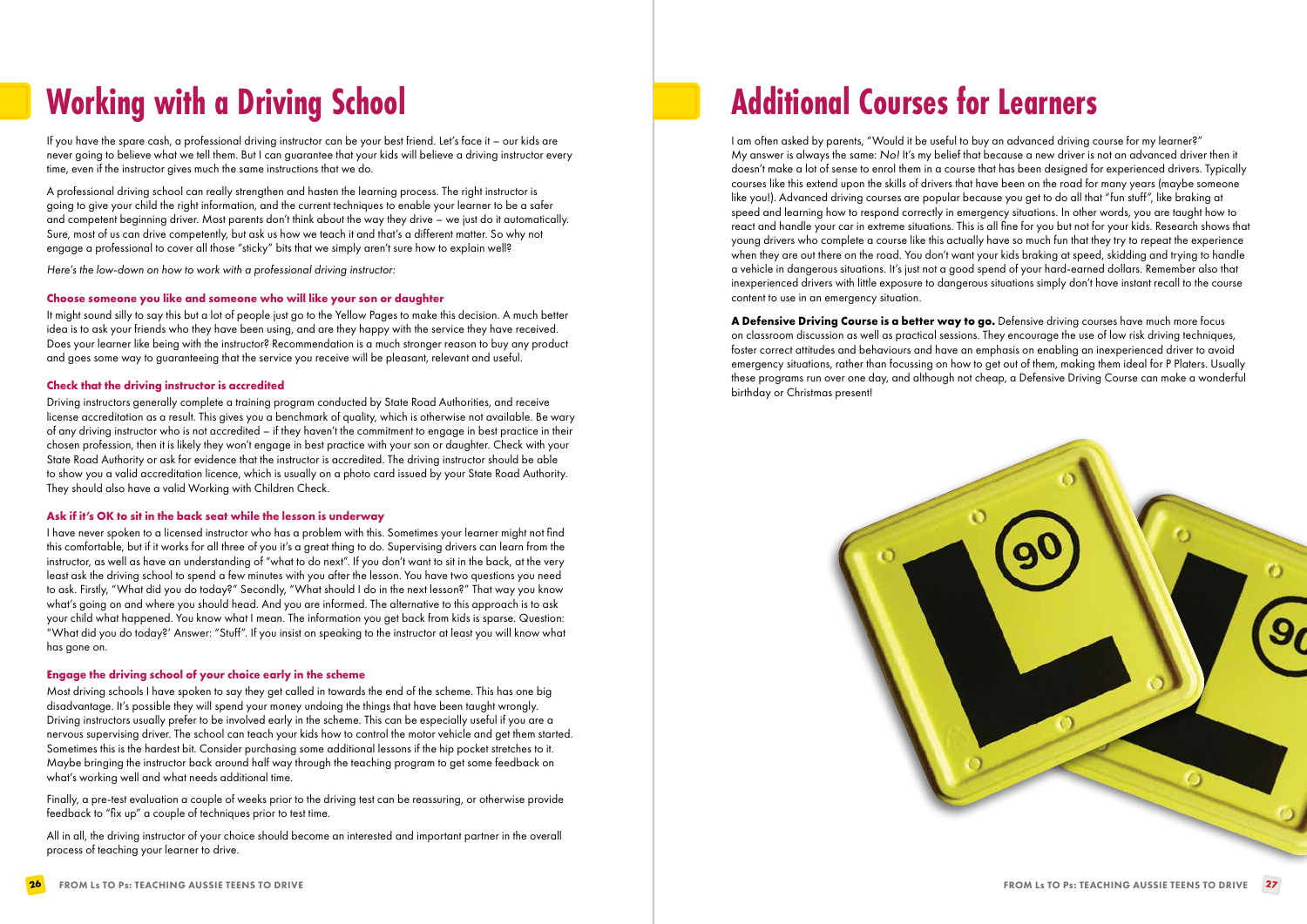

## **Quality Time**

I've spoken to many parents who roll their eyes when I mention this is a great way to spend quality time with your kids. Let's face it – not many 16 and 17 year olds want to hang out with Mum or Dad. So maybe relish the fact that you have your son or daughter all to yourselves for the many hours it will take to complete the scheme that applies in your Australian State. This opportunity may never present itself again.

And keep it positive! Don't criticise your learner openly, and certainly not in front of other people after the lesson. Don't always tell but rather ask. Give your learner heaps of positive reinforcement – your kids will be looking for praise rather than criticism and will respond to you and the experience according to how good they feel about their progress and how comfortable they feel working with you.

When I got my licence it was pretty fashionable to say that, "I got it first time". And I did! But not everybody does and that hasn't changed over the years. Sometimes it can be about nerves and these can let us down on the day. It's pretty hard to control a car when your palms are sweating and your heart is beating 180 times a minute!

Most people in the Baby Boomer and Generation Xers learnt to drive for only three months (or even less in some cases). Nearly every parent I have spoken to says that they have a strong memory of the experience. So, for your kids who are going to be spending much longer learning to drive, there is an iron clad guarantee that the memory will be there forever. I think you will want it to be a positive one.

One way to reduce nerves is for your learner to know that all the preparation has been completed and all the content described in your State's licensing scheme has been covered, understood and completed. Here are some tips for learners that should help:

- 1. Book in for your test early. Many motor registries book out well in advance
- 2. Ensure your log book has been completed to the required standards set by your road authority. Conduct a final check the day before the test
- 3. Check the vehicle that is being used for the test to ensure it's roadworthy. A test will never proceed in an un-roadworthy vehicle
- 4. Don't have a late night prior. You want to make sure you are at optimum performance
- 5. Don't drink too much coffee before the test. This can make you tense and increase your heart rate and stress level
- 6. Arrive a bit early running late can really stress you out
- 7. Be polite and friendly.

*And for supervising drivers...*

- 1. Keep a calm tone with your learner. Understand that this is one of life's great stresses for a young person. Be supportive and remember what it was like for you!
- 2. Make sure you stay to the test completion. If your learner doesn't pass on the first go then you will need to be there to drive home. Sometimes new P Platers can be so excited that you might have to drive home anyway!
- 3. If your learner doesn't crack it first time be supportive, listen and try to encourage your learner to think forward to the next test time, which after all won't be too far off. Expect and allow for a bit of grumpiness and low self esteem.

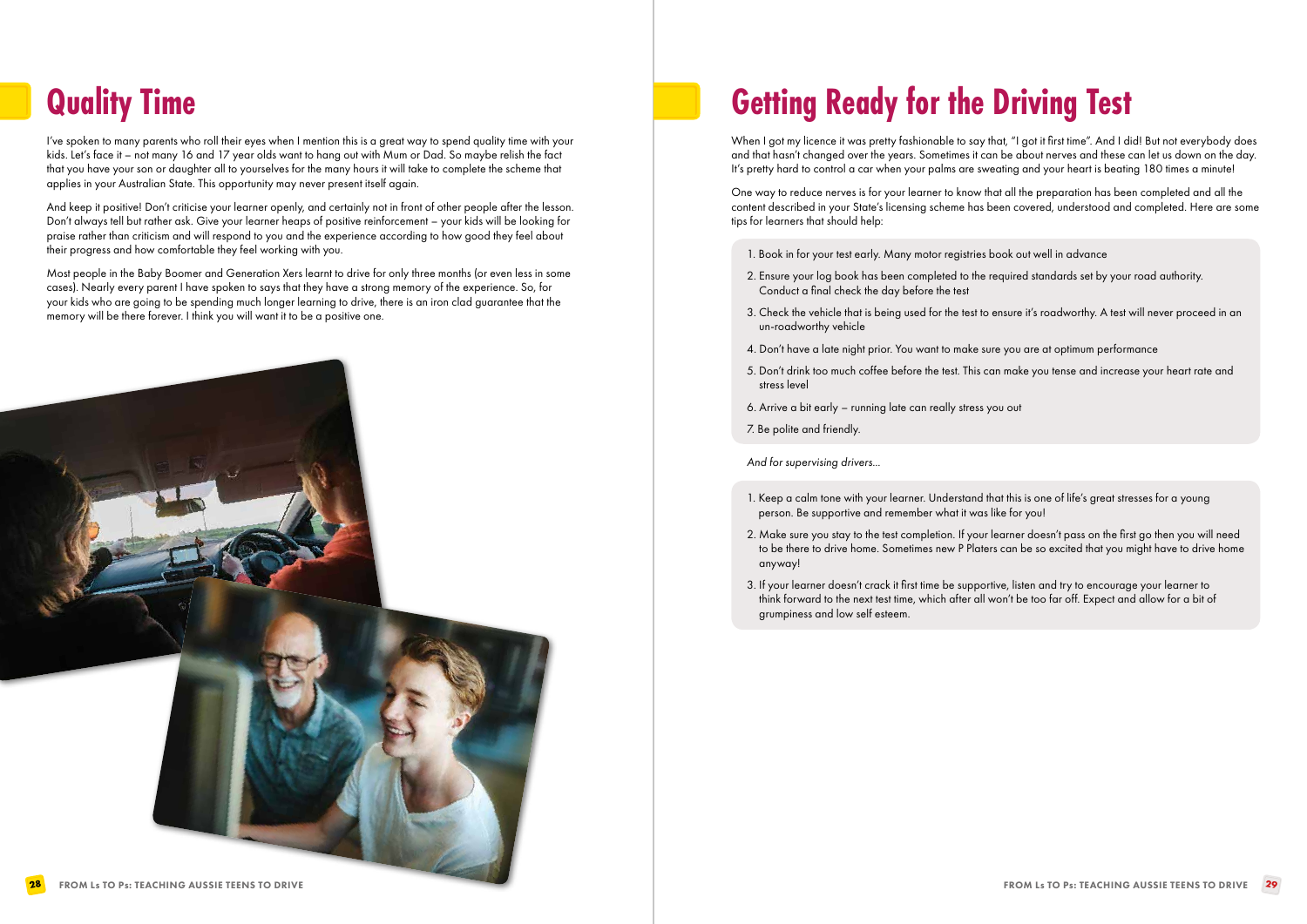## **Moving from Ls to Ps**

As a parent, I bet you will probably agree with me when I say that one of the scariest times to be a parent is when you see that P Plate disappear up the road for the first time. It really is a time when you change forever from the role of supervising driver to worrying parent. You have a real right to be worried. This is your child who has moved from a supervised situation to an unsupervised one – and are they really a much better driver now that there is a P plate proudly displayed?

We know that the risks of a crash anywhere in Australia and around the world are higher in the first few years of driving than at any other time of a person's driving life. Young drivers are known to be over-involved in crashes. On average a P Plater is about four times more likely to be involved in a fatal crash than older drivers. This is a pretty scary statistic. What this really means is that every time your young driver takes the road there is around four times less chance of them coming home safely. This situation improves as experience increases, but the risks are still high – too high for most parents to accept without trying to do something to improve the chances for their kids.

One way to do this is to still be a part of the process, even if we are not sitting in the car with our P Plater. You may feel that your P Plater doesn't want you involved now that the provisional license has been granted. But your involvement is still important, and achievable with just a little negotiation.

Let's look at it from your son or daughter's perspective. Most young people still live at home in the first year or so of P Plate driving. This means that you pay a lot of the bills – this is your first bargaining chip. Many first year drivers also use the family car, and this gives you a right to set down some guidelines for the vehicle's use. Even if your P Plater drives their own car they will be at you for some of the bills – even if it's just having the vehicle on your insurance cover. Basically, we are still responsible for our kids, even at the ripe old age of 17. Some young people may resist this to a degree, but most still know it, and even want it. My experience in working with young people tells me that they are comfortable with parameters. Give them some rules and they will usually follow them. Give them no rules and they will make up their own.

The best way to determine car use rules is by negotiation, and not imposition. If your young driver is a part of the rule making decision process, there is a greater chance that this will improve compliance.

The rules you determine together need to be doable, prescriptive and documented. Road safety experts recommend that you get together and draft up an agreement to govern the use of the P Plater's vehicle. This agreement is formal and generally covers the first 12 months of the P Plate period. Most often this is called a Vehicle Access Agreement. It's not a bad idea to personalise the agreement by giving it a name, like John's Car Use Agreement, or Emma's Driving Plan or even Pete's P Plate Package.

So, get together with your new P Plater and decide what conditions should be included. Consider issues like:

- Late night driving
- Passenger numbers
- Duration of drives
- Driving with zero alcohol
- Smoking while driving
- Mobile phone use
- Safe and appropriate speeds
- Wet weather driving.

It's time now to decide what the consequences will be if the agreement is broken. For example, breaking the agreement may mean withdrawal of driving privileges for a minimum period of time. This may even depend on the offence. Ensure that you all agree and then add this to the bottom of the agreement.

Now document the level of parental support that will be provided. You may agree for example to pick up your son or daughter from parties that go after 11pm, to negate any reason for driving late. Or, if it's your car, you may want to specify when the car is available.

Bullet-point all your decisions and ensure that all parents and your P Plater sign the document. This is now a binding partnership agreement, that if broken has consequences.

*Your final agreement may look something like this:*

During her first 12 months of driving Emma agrees to:

- 1. Only drive up until 11pm and not before sunrise
- 2. Drive with only one passenger
- 3. Not drive for more than 2 hours without a 15-minute rest
- 4. Never drive after drinking
- 5. Not allow smoking in the car
- 6. Only use a mobile if pulled over in a safe location with the ignition off
- 7. Drive to speed limits
- there are school kids around

8. Slow down in areas where it is unsafe to drive to the speed limit, like if it's raining or

#### During her first 12 months of Emma's driving Mum and Dad agree to:

1. Pick Emma and her friends up at parties that go later than 11pm

2. Provide the small family car for use on weekends and to drive to and from school



- 
- 3. Discuss safe driving and answer questions about driving as needed

We all agree that if Emma breaks the agreement she will lose use of the car for at least two weeks.

| Signed |  |
|--------|--|
| Date   |  |

Above all continue to provide guidance and support. Your kids are still growing up and need your continued input to help ensure a safe, long and healthy life. The best way to do this is to be a part of their lives, rather than an observer. Let them help with the decision-making but guide and help them through those early years of driving. It will be the best investment you have ever made.

Emma's Driving Plan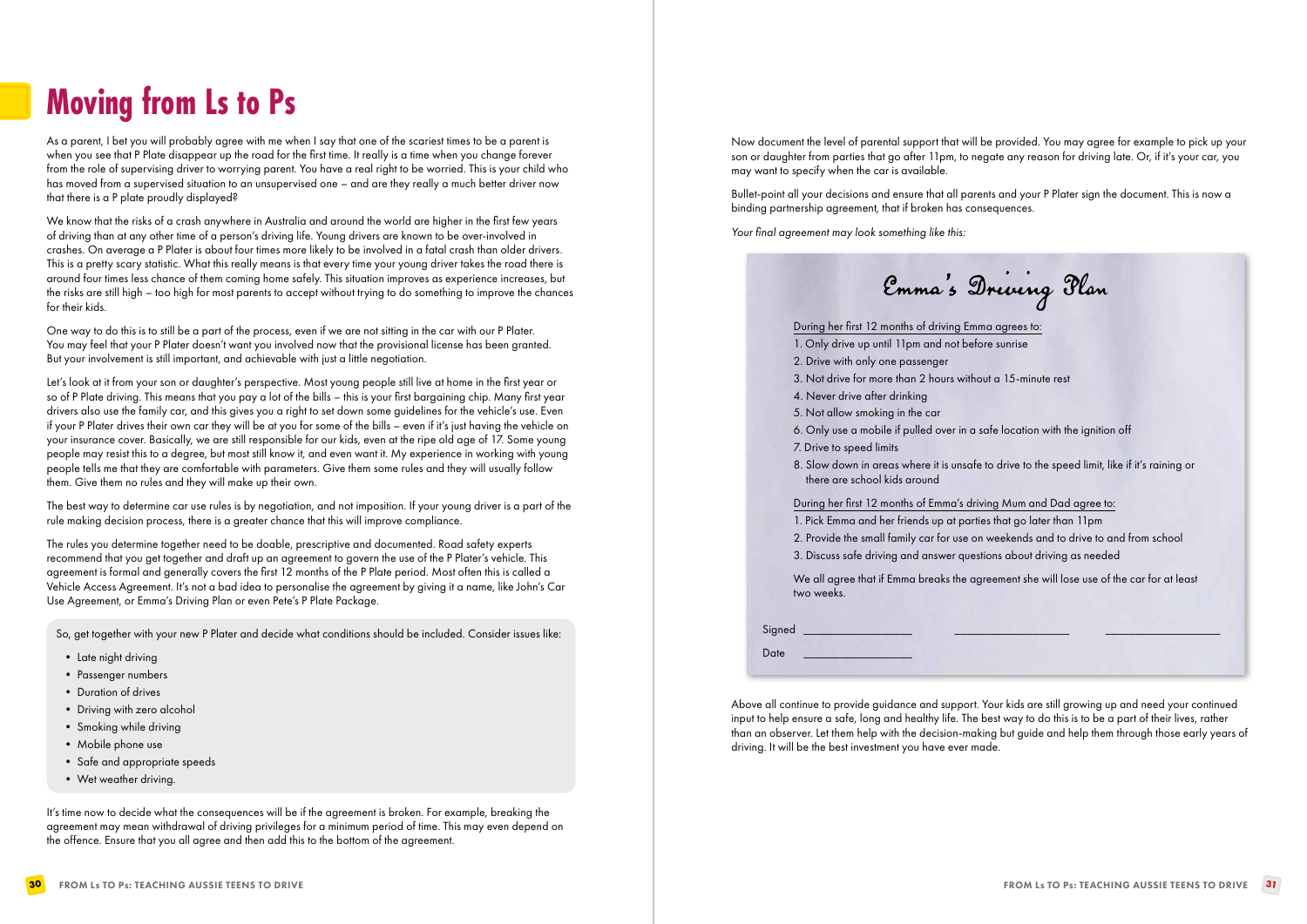## **Need More Help?**

There are many additional sources of information that are available if you need more help. All road authorities within Australia have a comprehensive website. The website will also list a contact phone number that you can access.

Additionally, many local councils have a dedicated road safety officer who can help. Or liaise directly with your motoring association or log on to their web site to access the many resources they make available to you. If you are using a driving school make sure you pump the instructor for information. Or just pop into your local road authority for advice.

## **And Finally...**

No need for me to wish you good luck – everybody regards me with suspicion when I do this! The main thing is that your investment in this program works not only towards producing competent drivers using Australian roads, but that your son or daughter will have every opportunity to drive in a manner that enables them to stay safe and to grow to live long and happy lives. One day they will be teaching your grandchildren to drive... Now that's a scary thought!